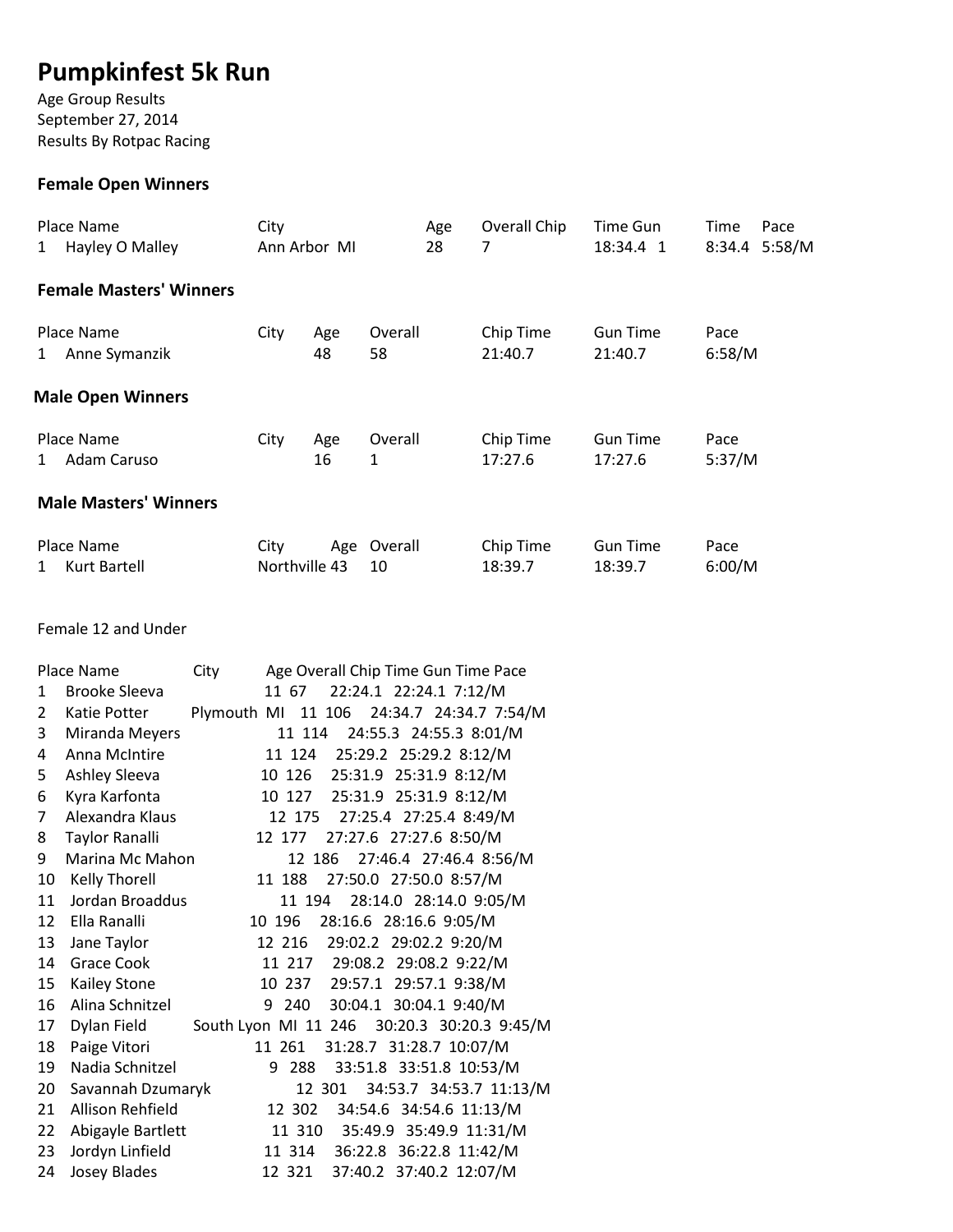| 25 Bonnie Romero   | 11 328 38:33.3 38:33.3 12:24/M               |
|--------------------|----------------------------------------------|
| 26 Lindsey Pfile   | 9 333 39:04.4 39:04.4 12:34/M                |
| 27 Sarah Griffiths | Hazel Park MI 09 354 44:53.8 44:53.8 14:26/M |
| 28 Zoe Krall       | 10 363 49:47.1 49:47.1 16:00/M               |
| 29 Alexis Williams | 11 365 52:16.4 52:16.4 16:48/M               |

Female 13 to 15

|              | Place Name          | City | Age Overall Chip Time Gun Time Pace         |
|--------------|---------------------|------|---------------------------------------------|
| $\mathbf{1}$ | Lauren Clark        |      | 24:05.4 24:05.4 7:45/M<br>13 95             |
| 2            | Kylie Carbary       |      | 13 136 25:59.3 25:59.3 8:21/M               |
| 3            | Morgan Heavener     |      | 13 171 27:22.4 27:22.4 8:48/M               |
| 4            | Natalie Kraemer     |      | 13 179 27:28.6 27:28.6 8:50/M               |
| 5.           | Meghan Pfile        |      | 14 197 28:19.2 28:19.2 9:06/M               |
| 6            | <b>Maddy Sexton</b> |      | 13 226 29:27.7 29:27.7 9:28/M               |
| 7            | Leslie Miller       |      | South Lyon MI 13 233 29:44.0 29:44.0 9:34/M |
| 8            | Julia Adgate        |      | 32:09.0 32:09.0 10:20/M<br>13 269           |
| 9            | Olivia Dimitriou    |      | 13 273 32:19.5 32:19.5 10:23/M              |
| 10           | Sydney Hain         |      | 13 312 35:53.8 35:53.8 11:32/M              |
|              | 11 Amber Williams   |      | 15 341 39:42.9 39:42.9 12:46/M              |

Female 16 to 19

| Place Name                                                     | City |                                              |  | Age Overall Chip Time Gun Time Pace |  |
|----------------------------------------------------------------|------|----------------------------------------------|--|-------------------------------------|--|
| 1 Hannah Symanzik                                              |      |                                              |  | 16 157 26:46.7 26:46.7 8:36/M       |  |
| 2 Stephanie Bochenek Milford MI 17 185 27:44.1 27:44.1 8:55/M  |      |                                              |  |                                     |  |
| 3 Hallie Hollister New Hudson MI 18 204 28:31.2 28:31.2 9:10/M |      |                                              |  |                                     |  |
| 4 Shannon Bauch                                                |      | South Lyon MI 17 253 31:06.5 31:06.5 10:00/M |  |                                     |  |
| 5 Shay Pinhey                                                  |      |                                              |  | 17 319 37:09.6 37:09.6 11:57/M      |  |

Female 20 to 24

|              | Place Name        | City |  | Age Overall Chip Time Gun Time Pace          |  |
|--------------|-------------------|------|--|----------------------------------------------|--|
| $\mathbf{1}$ | Lauren Alpert     |      |  | 24 96 24:08.2 24:08.2 7:46/M                 |  |
| 2            | Gina Morelli      |      |  | 22 223 29:19.4 29:19.4 9:26/M                |  |
| 3            | Nicole Ver Kuilen |      |  | 23 242 30:14.0 30:14.0 9:43/M                |  |
| 4            | Samantha Warren   |      |  | 20 255 31:12.4 31:12.4 10:02/M               |  |
| 5            | Megan Brown       |      |  | 22 277 33:04.9 33:04.9 10:38/M               |  |
| 6            | Abigail Kemp      |      |  | 21 279 33:12.1 33:12.1 10:41/M               |  |
| $7^{\circ}$  | Karen Hawley      |      |  | 22 280 33:17.1 33:17.1 10:42/M               |  |
| 8            | Elizabeth Bayoff  |      |  | Franklin MI 22 298 34:30.7 34:30.7 11:06/M   |  |
| 9            | Sofia Pinkhasova  |      |  | 22 322 37:50.4 37:50.4 12:10/M               |  |
| 10           | Liz Vickers       |      |  | South Lyon MI 23 351 44:06.8 44:06.8 14:11/M |  |

Female 25 to 29

|              | Place Name         | City | Age Overall Chip Time Gun Time Pace        |  |
|--------------|--------------------|------|--------------------------------------------|--|
| $\mathbf{1}$ | <b>Kitty Shaw</b>  |      | 26 54 21:27.1 21:27.1 6:54/M               |  |
|              | 2 Kristen Engstrom |      | 26 91 23:55.2 23:55.2 7:41/M               |  |
|              | 3 Andi Eccles      |      | 28 163 27:07.3 27:07.3 8:43/M              |  |
|              | 4 Lauren Lapka     |      | 25 187 27:47.3 27:47.3 8:56/M              |  |
|              | 5 Jenna Schaffer   |      | 28 193 28:09.1 28:09.1 9:03/M              |  |
| 6            | Ciara Diresta      |      | 26 201 28:23.2 28:23.2 9:08/M              |  |
| $7^{\circ}$  | Julie Burdick      |      | Ann Arbor MI 26 219 29:13.5 29:13.5 9:24/M |  |
|              | 8 Marianne Grant   |      | Plymouth 29 232 29:41.0 29:41.0 9:33/M     |  |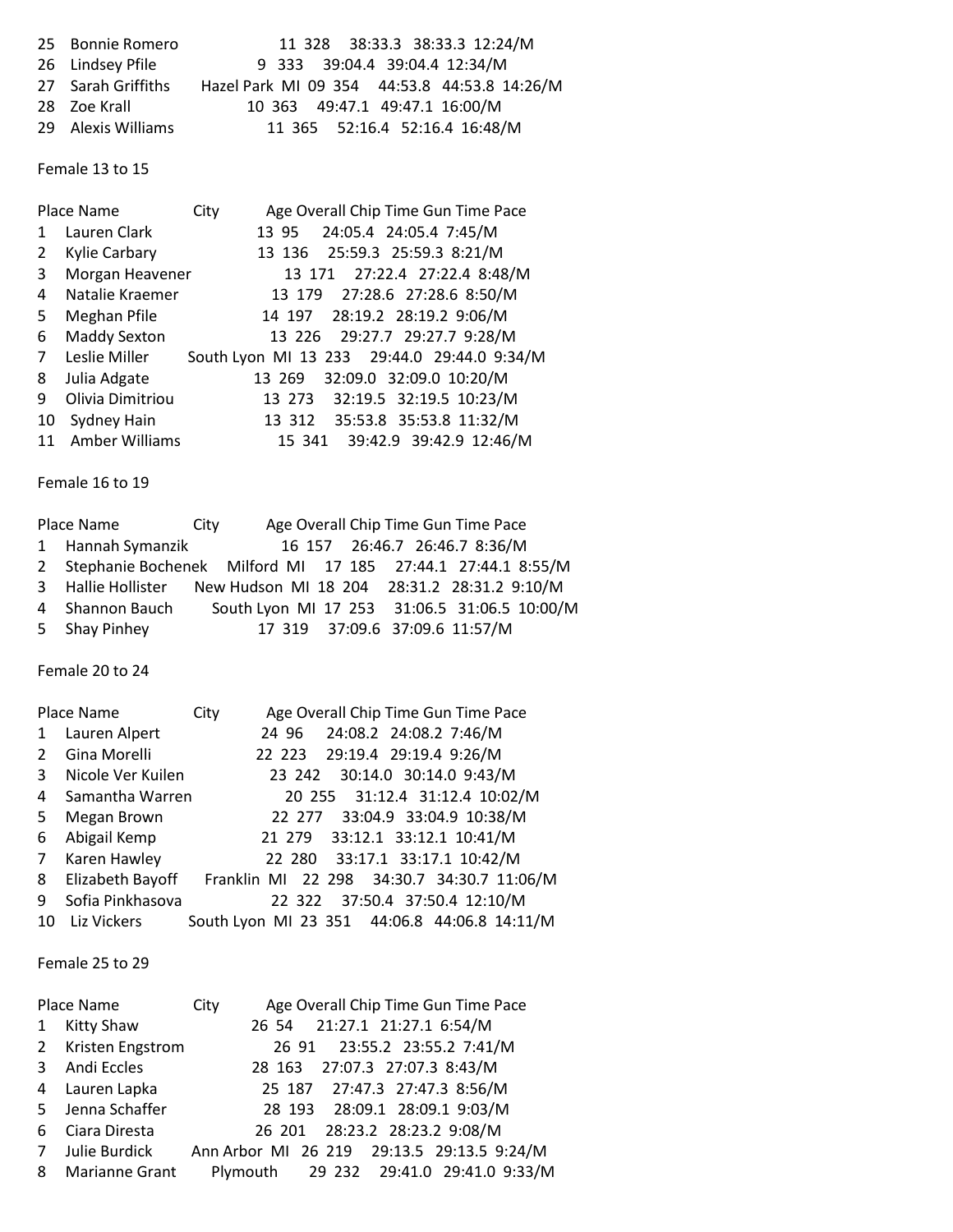| 9  | Christen So                                                | Novi MI |                                |  | 25 245 30:18.5 30:18.5 9:45/M              |  |
|----|------------------------------------------------------------|---------|--------------------------------|--|--------------------------------------------|--|
| 10 | Diane Sacha                                                |         |                                |  | 29 262 31:29.7 31:29.7 10:07/M             |  |
| 11 | Kathryn Vickers                                            |         |                                |  | 28 263 31:33.6 31:33.6 10:09/M             |  |
| 12 | Amanda Sheridan Walled Lake 29 265 31:46.9 31:46.9 10:13/M |         |                                |  |                                            |  |
|    | 13 Erica Harrell                                           |         | 29 266 31:47.7 31:47.7 10:13/M |  |                                            |  |
| 14 | Ashley Shaw                                                |         |                                |  | 26 287 33:42.6 33:42.6 10:50/M             |  |
| 15 | Jenna Swartzmiller                                         |         |                                |  | Muskegon MI 25 303 34:59.4 34:59.4 11:15/M |  |
| 16 | Paige Hover                                                |         |                                |  | 27 306 35:16.3 35:16.3 11:20/M             |  |
|    | 17 April Piechocki                                         |         |                                |  | 28 327 38:16.2 38:16.2 12:18/M             |  |
| 18 | Mary Odea                                                  |         | 28 329                         |  | 38:57.7 38:57.7 12:31/M                    |  |
| 19 | Danielle Gourlay                                           |         | 25 349                         |  | 43:18.4 43:18.4 13:55/M                    |  |
| 20 | Stephanie Dominick                                         |         |                                |  | 25 366 52:17.6 52:17.6 16:49/M             |  |
|    | 21 Heather Paluchniak                                      |         |                                |  | 28 367 53:25.0 53:25.0 17:11/M             |  |

Female 30 to 34

|                | Place Name              | City      |  | Age Overall Chip Time Gun Time Pace         |  |
|----------------|-------------------------|-----------|--|---------------------------------------------|--|
| 1              | <b>Tiffany Curry</b>    |           |  | South Lyon MI 32 65 22:19.4 22:19.4 7:11/M  |  |
| $\overline{2}$ | Jenni Kammer            |           |  | Brighton MI 33 161 27:04.1 27:04.1 8:42/M   |  |
| 3              | Kristie Koertge         |           |  | 32 165 27:09.2 27:09.2 8:44/M               |  |
| 4              | Nancy Kessler           |           |  | 30 192 28:08.9 28:08.9 9:03/M               |  |
| 5              | Kathryn Babion          |           |  | 30 199 28:22.6 28:22.6 9:07/M               |  |
| 6              | Toni Reese              |           |  | New Hudson MI 32 228 29:30.3 29:30.3 9:29/M |  |
| $\overline{7}$ | Andrea Hungerford       |           |  | 30 274 32:30.9 32:30.9 10:27/M              |  |
| 8              | Melissa Delonge         |           |  | 31 284 33:25.7 33:25.7 10:45/M              |  |
| 9              | Candice Merva           |           |  | 32 300 34:40.3 34:40.3 11:09/M              |  |
| 10             | Joslyn Kane             |           |  | 30 337 39:17.8 39:17.8 12:38/M              |  |
| 11             | <b>Courtney Truitt</b>  |           |  | Brighton MI 31 342 40:07.2 40:07.2 12:54/M  |  |
| 12             | Katie Partain           |           |  | 30 350 43:40.7 43:40.7 14:02/M              |  |
| 13             | Amanda Brown            | Scotts MI |  | 30 358 46:57.5 46:57.5 15:06/M              |  |
| 14             | <b>Shannon Stanbury</b> |           |  | 32 361 47:32.3 47:32.3 15:17/M              |  |

Female 35 to 39

|    | Place Name                 | City    |        |                        | Age Overall Chip Time Gun Time Pace |  |
|----|----------------------------|---------|--------|------------------------|-------------------------------------|--|
| 1  | Sara Hipple                | Milford | 37 50  |                        | 21:03.7 21:03.7 6:46/M              |  |
| 2  | Lisabeth Kalinowski        |         | 36 61  |                        | 21:51.9 21:51.9 7:02/M              |  |
| 3  | Stephanie O'Neil           |         | 35 75  |                        | 23:07.6 23:07.6 7:26/M              |  |
| 4  | Kellie Lach                |         | 36 101 | 24:22.3 24:22.3 7:50/M |                                     |  |
| 5  | Teresa Morelli-Sobczak     |         |        |                        | 38 134 25:52.1 25:52.1 8:19/M       |  |
| 6  | <b>Kelly Poirier</b>       |         | 38 138 | 26:01.7 26:01.7 8:22/M |                                     |  |
| 7  | Liz Cook                   |         | 37 152 | 26:34.4 26:34.4 8:33/M |                                     |  |
| 8  | Joanne Sumiec              |         | 38 155 |                        | 26:41.2 26:41.2 8:35/M              |  |
| 9  | Katie Wood                 |         | 37 203 |                        | 28:31.2 28:31.2 9:10/M              |  |
| 10 | <b>Traci Wright</b>        |         | 35 206 |                        | 28:33.3 28:33.3 9:11/M              |  |
| 11 | Rebecca Lusk               |         |        |                        | 38 209 28:35.2 28:35.2 9:11/M       |  |
| 12 | Courtney Nowicki           |         | 36 227 |                        | 29:29.5 29:29.5 9:29/M              |  |
| 13 | Rose Walton                |         | 36 267 |                        | 31:58.6 31:58.6 10:17/M             |  |
| 14 | Amy Szimanski              | Novi MI |        |                        | 38 275 32:51.6 32:51.6 10:34/M      |  |
| 15 | <b>Alison Wieck</b>        |         | 37 278 |                        | 33:08.3 33:08.3 10:39/M             |  |
| 16 | Stephanie Rife             |         |        |                        | 37 293 34:20.1 34:20.1 11:02/M      |  |
| 17 | <b>Melony Blow</b>         |         |        |                        | 35 294 34:20.3 34:20.3 11:02/M      |  |
| 18 | Jaclyn Wilson              |         |        |                        | 35 318 36:55.8 36:55.8 11:52/M      |  |
| 19 | Jenni Piper                |         | 37 323 |                        | 37:52.3 37:52.3 12:11/M             |  |
| 20 | <b>Elizabeth Griffiths</b> |         | 37 353 |                        | 44:53.3 44:53.3 14:26/M             |  |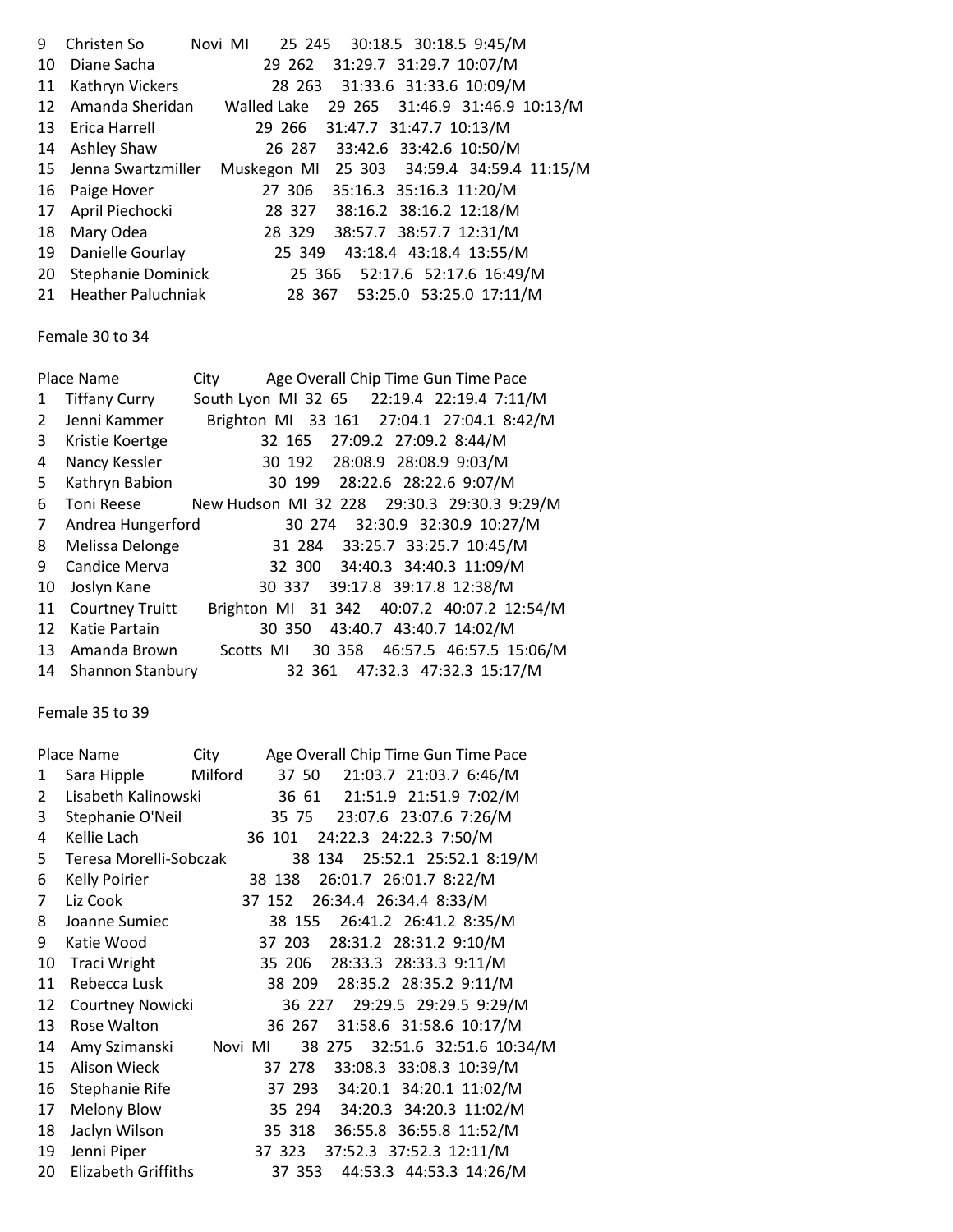Female 40 to 44

|              | Place Name            | City                                         |        |                              |  | Age Overall Chip Time Gun Time Pace |                                              |
|--------------|-----------------------|----------------------------------------------|--------|------------------------------|--|-------------------------------------|----------------------------------------------|
| 1            | Kari Meyers           |                                              |        | 40 87 23:47.1 23:47.1 7:39/M |  |                                     |                                              |
| $\mathbf{2}$ | <b>Crissy McNulty</b> |                                              |        |                              |  |                                     | South Lyon MI 40 156 26:44.7 26:44.7 8:36/M  |
| $\mathbf{3}$ | Christina Kowalski    |                                              |        |                              |  | 42 170 27:21.0 27:21.0 8:48/M       |                                              |
| 4            | Karen Adragna         |                                              |        |                              |  | 40 248 30:25.2 30:25.2 9:47/M       |                                              |
| 5.           | Nicole Sleeva         |                                              |        |                              |  | 40 259 31:23.5 31:23.5 10:05/M      |                                              |
| 6            | Darci Gurney          |                                              |        |                              |  | 40 281 33:18.0 33:18.0 10:42/M      |                                              |
| $7^{\circ}$  | Lori Heavener         |                                              |        |                              |  | 40 283 33:24.6 33:24.6 10:44/M      |                                              |
| 8            | Jobi Ellison          |                                              | 40 311 |                              |  | 35:52.9 35:52.9 11:32/M             |                                              |
| 9            | Debi Hain             | South Lyon MI 43 338 39:21.8 39:21.8 12:39/M |        |                              |  |                                     |                                              |
| 10           | Carrie Hersog         |                                              |        |                              |  |                                     | South Lyon MI 44 339 39:21.8 39:21.8 12:39/M |
| 11           | Melissa Rian          |                                              |        |                              |  | 42 346 42:33.4 42:33.4 13:41/M      |                                              |
| 12           | Sandi Debruyne        |                                              |        |                              |  | 44 359 47:11.7 47:11.7 15:10/M      |                                              |
| 13           | Barb Wyszynski        |                                              |        |                              |  | 43 360 47:32.0 47:32.0 15:17/M      |                                              |
| 14           | Pamela Williams       |                                              |        |                              |  | 41 368 53:35.2 53:35.2 17:14/M      |                                              |

Female 45 to 49

|                   | Place Name             | Age Overall Chip Time Gun Time Pace<br>City  |
|-------------------|------------------------|----------------------------------------------|
| $\mathbf{1}$      | <b>Shelly Demoss</b>   | 24:11.0 24:11.0 7:47/M<br>49 98              |
| $2^{\circ}$       | Kathleen Reiber        | 49 119 25:14.5 25:14.5 8:07/M                |
| 3                 | Jo Darlington          | 27:09.9 27:09.9 8:44/M<br>48 166             |
| 4                 | Lori Warren            | 28:33.7 28:33.7 9:11/M<br>47 208             |
| 5.                | Susan Schnitzel        | 49 241 30:04.1 30:04.1 9:40/M                |
| 6                 | Nicole Frank           | 30:20.9 30:20.9 9:45/M<br>48 247             |
| $7^{\circ}$       | Lisa Borowicz          | 45 252 30:40.7 30:40.7 9:52/M                |
| 8                 | <b>Trish Pergament</b> | 49 258 31:19.0 31:19.0 10:04/M               |
| 9                 | Samantha Garland       | 48 268 31:58.6 31:58.6 10:17/M               |
| 10                | Rhonda Bifano          | South Lyon MI 48 276 33:00.9 33:00.9 10:37/M |
| 11                | Andrea McKahan         | 46 331 39:00.0 39:00.0 12:32/M               |
| $12 \overline{ }$ | Susan Candela          | 39:00.1 39:00.1 12:32/M<br>45 332            |
| 13                | Christine Kowalski     | 45 345 40:34.0 40:34.0 13:03/M               |
|                   |                        |                                              |

Female 50 to 54

| Place Name |                 | Age Overall Chip Time Gun Time Pace<br>City |                                              |  |  |  |  |
|------------|-----------------|---------------------------------------------|----------------------------------------------|--|--|--|--|
|            | 1 Stacie Bethel |                                             | 50 225 29:22.7 29:22.7 9:27/M                |  |  |  |  |
|            | 2 Jil Dieterle  |                                             | 50 231 29:35.4 29:35.4 9:31/M                |  |  |  |  |
|            | 3 Carla Bailo   |                                             | South Lyon MI 53 271 32:14.9 32:14.9 10:22/M |  |  |  |  |
|            | 4 Kate Begeman  |                                             | 53 272 32:19.0 32:19.0 10:23/M               |  |  |  |  |

## Female 55 to 59

| Place Name             | City                                      |  | Age Overall Chip Time Gun Time Pace |  |  |  |
|------------------------|-------------------------------------------|--|-------------------------------------|--|--|--|
| 1 Barb Casler Mikulski |                                           |  | 56 135 25:52.7 25:52.7 8:19/M       |  |  |  |
| 2 Lynn Guzman          | Plymouth MI 56 218 29:12.2 29:12.2 9:23/M |  |                                     |  |  |  |
| 3 Annette Edwards      |                                           |  | 56 352 44:21.7 44:21.7 14:16/M      |  |  |  |

Female 60 to 64

| Place Name | City | Age Overall Chip Time Gun Time Pace |
|------------|------|-------------------------------------|
|            |      |                                     |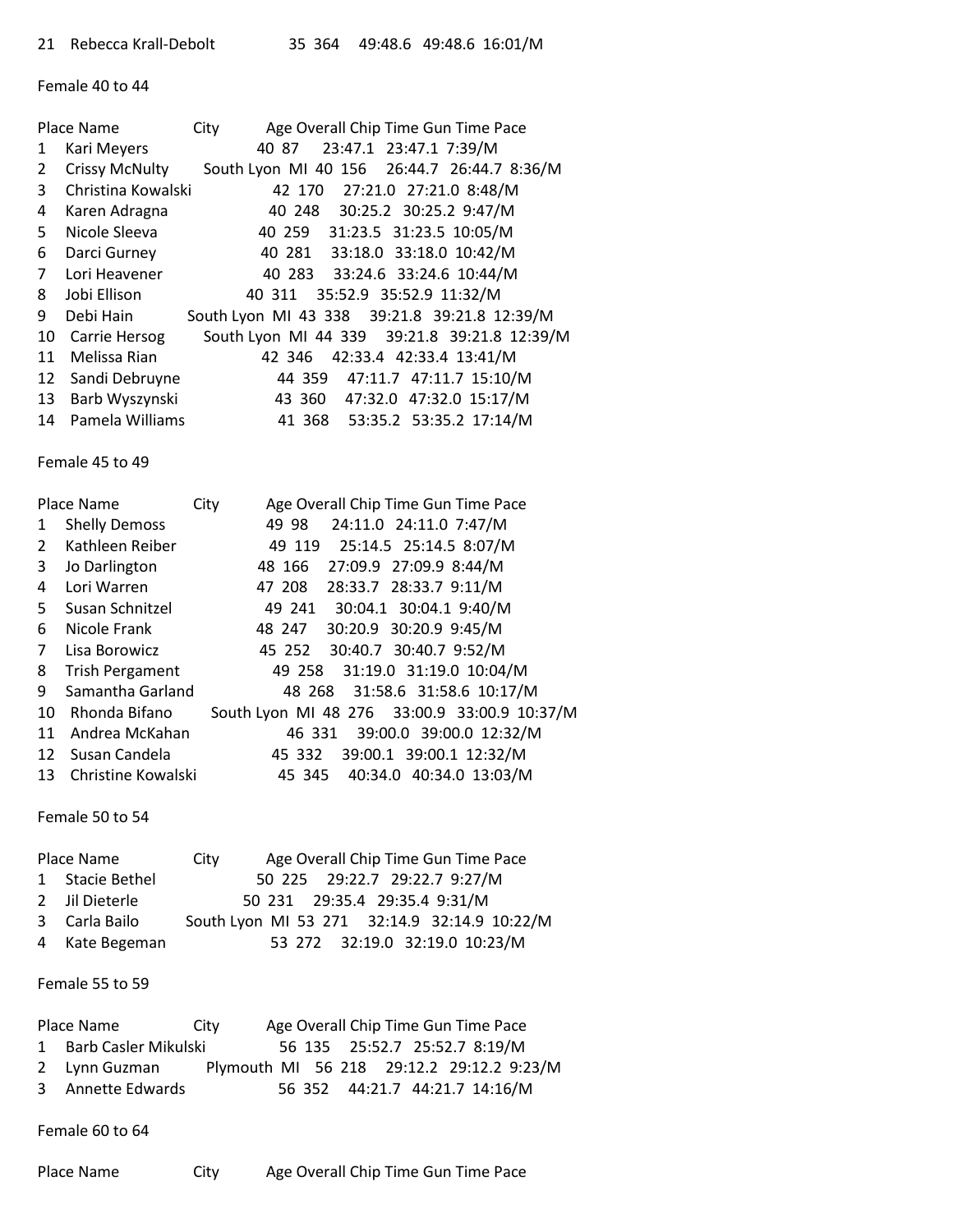| 1 Sue Stickel    | 64 230 29:33.0 29:33.0 9:30/M |                              |  |
|------------------|-------------------------------|------------------------------|--|
| 2 Colleen Bayoff |                               | 60 297 34:29.6 34:29.6 11:05 |  |

2 Colleen Bayoff 60 297 34:29.6 34:29.6 11:05/M

## Female 65 to 69

| Place Name |                  | City |                                | Age Overall Chip Time Gun Time Pace          |
|------------|------------------|------|--------------------------------|----------------------------------------------|
|            | 1 Diane Dunn     |      |                                | 68 289 33:54.4 33:54.4 10:54/M               |
|            | 2 Kathy Veenstra |      |                                | South Lyon MI 67 320 37:26.6 37:26.6 12:02/M |
|            | 3 Linda Morelli  |      | 65 348 42:42.3 42:42.3 13:44/M |                                              |

## Female 70 to 74

| Place Name   | City                                        | Age Overall Chip Time Gun Time Pace |  |  |
|--------------|---------------------------------------------|-------------------------------------|--|--|
| 1 Judy Cohen | Ann Arbor MI 70 355 45:23.5 45:23.5 14:36/M |                                     |  |  |

# Male Open Winners

| Place Name |               | City |     |                        | Age Overall Chip Time Gun Time Pace |
|------------|---------------|------|-----|------------------------|-------------------------------------|
|            | 1 Adam Caruso |      | 161 | 17:27.6 17:27.6 5:37/M |                                     |

## Male Masters' Winners

| Place Name     | City                | Age Overall Chip Time Gun Time Pace |                        |  |
|----------------|---------------------|-------------------------------------|------------------------|--|
| 1 Kurt Bartell | Northville MI 43 10 |                                     | 18:39.7 18:39.7 6:00/M |  |

# Male 12 and Under

|    | Place Name            | City |        | Age Overall Chip Time Gun Time Pace          |
|----|-----------------------|------|--------|----------------------------------------------|
| 1  | Jack Voight           |      | 11 30  | 19:55.5 19:55.5 6:24/M                       |
| 2  | Kyle Samluk           |      |        | 12 32 19:57.8 19:57.8 6:25/M                 |
| 3  | Joe Wolak             |      |        | 10 83 23:41.1 23:41.1 7:37/M                 |
| 4  | Dylan O'Connor        |      | 12 84  | 23:42.3 23:42.3 7:37/M                       |
| 5  | Nicholas Anderson     |      | 12 97  | 24:09.7 24:09.7 7:46/M                       |
| 6  | <b>Brian Swegles</b>  |      | 11 103 | 24:28.5 24:28.5 7:52/M                       |
| 7  | Jake Carrach          |      |        | South Lyon MI 11 104 24:29.7 24:29.7 7:52/M  |
| 8  | <b>Nick Pelletier</b> |      | 11 108 | 24:46.3 24:46.3 7:58/M                       |
| 9  | <b>Alec Dumoss</b>    |      |        | 12 117 24:56.9 24:56.9 8:01/M                |
| 10 | Joshua Olekszyk       |      |        | 8 137 25:59.8 25:59.8 8:21/M                 |
| 11 | Andrew Goodrich       |      | 11 139 | 26:03.4 26:03.4 8:23/M                       |
| 12 | Derek Riley           |      | 11 140 | 26:08.0 26:08.0 8:24/M                       |
| 13 | Antonio Sobczak       |      | 10 141 | 26:09.9 26:09.9 8:25/M                       |
| 14 | Owen Leshok           |      | 12 144 | 26:15.8 26:15.8 8:26/M                       |
| 15 | Dylan Knox            |      |        | 11 145 26:19.1 26:19.1 8:28/M                |
| 16 | Nico Sobczak          |      | 8 148  | 26:26.9 26:26.9 8:30/M                       |
| 17 | Nicholas Borowicz     |      | 11 164 | 27:09.0 27:09.0 8:44/M                       |
| 18 | Noah Jones            |      |        | 11 167 27:14.8 27:14.8 8:45/M                |
| 19 | Jack Childs           |      |        | 10 207 28:33.7 28:33.7 9:11/M                |
| 20 | Tyler Ward            |      |        | South Lyon MI 08 212 28:48.4 28:48.4 9:16/M  |
| 21 | Ethan Kowalski        |      | 12 236 | 29:55.6 29:55.6 9:37/M                       |
| 22 | Jacob Olekszyk        |      | 11 249 | 30:27.9 30:27.9 9:47/M                       |
| 23 | Nathan McMaster       |      |        | 12 256 31:13.1 31:13.1 10:02/M               |
| 24 | Will Hersog           |      |        | South Lyon MI 10 257 31:15.9 31:15.9 10:03/M |
| 25 | Dylan Lamont          |      |        | 11 260 31:27.9 31:27.9 10:07/M               |
| 26 | Luke Ponsock          |      |        | 12 264 31:38.2 31:38.2 10:10/M               |
| 27 | Mason Long            |      |        | 10 295 34:24.3 34:24.3 11:04/M               |
|    |                       |      |        |                                              |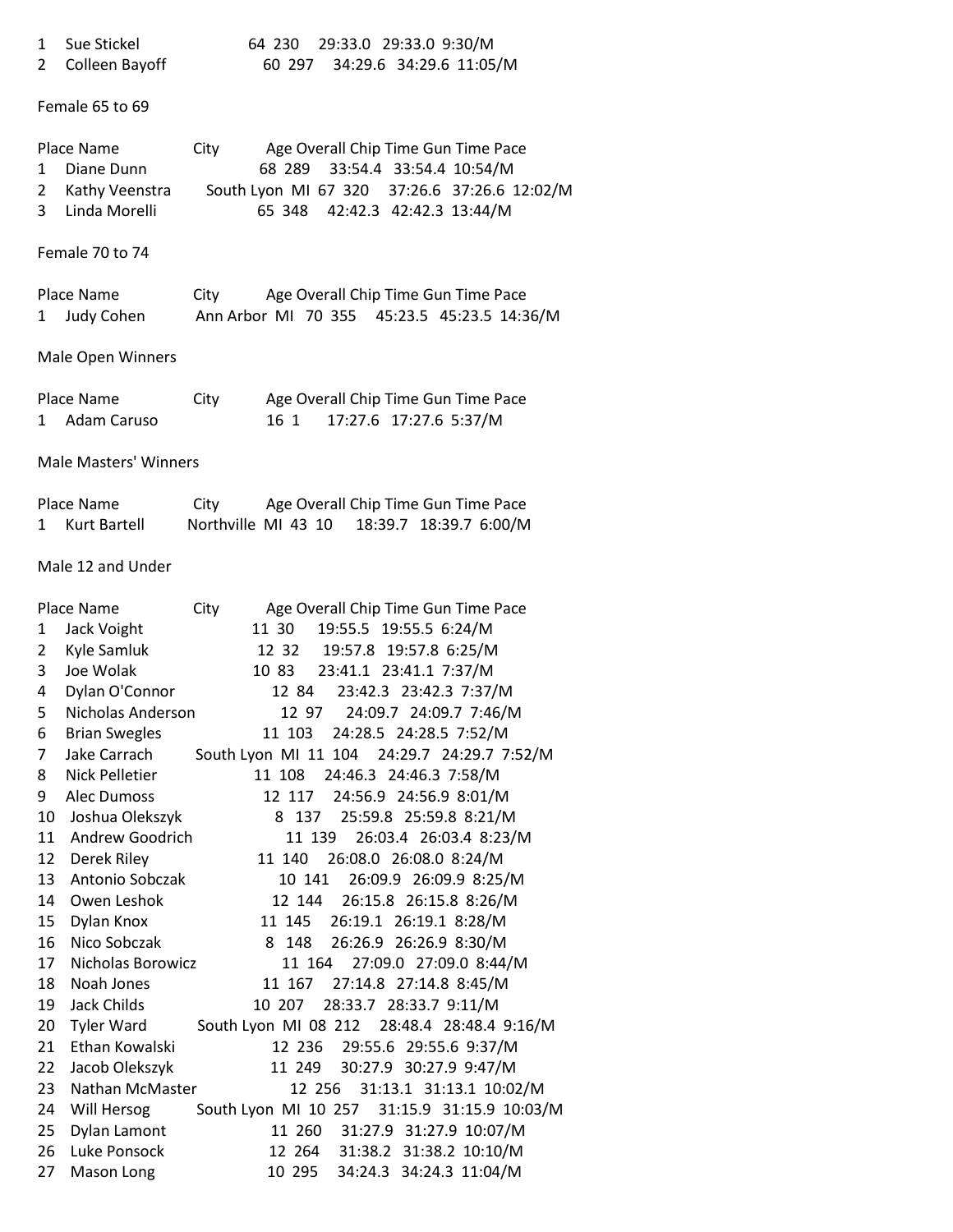| 28 Jacob Kowalski     | 9 296 34:24.8 34:24.8 11:04/M  |
|-----------------------|--------------------------------|
| 29 Cameron Hain       | 10 304 35:02.1 35:02.1 11:16/M |
| 30 Jordan Long        | 11 307 35:33.2 35:33.2 11:26/M |
| 31 Dominic Kowalski   | 10 308 35:39.2 35:39.2 11:28/M |
| 32 Aryan Prabhakar    | 6 325 38:12.8 38:12.8 12:17/M  |
| 33 Chelsea Helminiak  | 03 334 39:07.5 39:07.5 12:35/M |
| 34 Malachi Blades     | 10 336 39:15.0 39:15.0 12:37/M |
| 35 Sebastian Zagornik | 7 357 46:29.3 46:29.3 14:57/M  |
|                       |                                |

Male 13 to 15

|    | Place Name              | Age Overall Chip Time Gun Time Pace<br>City |
|----|-------------------------|---------------------------------------------|
| 1  | Joshua Clark            | 18:35.0 18:35.0 5:59/M<br>14 8              |
| 2  | Jonathan Allen          | 18:37.9 18:37.9 5:59/M<br>14 9              |
| 3  | Jake Rousch             | 14 12 18:46.0 18:46.0 6:02/M                |
| 4  | <b>Charles Marchand</b> | 15 14<br>18:50.1 18:50.1 6:03/M             |
| 5  | Joey Younkin            | 14 15<br>18:51.1 18:51.1 6:04/M             |
| 6  | David Szwala            | 15 20<br>19:25.9 19:25.9 6:15/M             |
| 7  | Alexander Cronin        | 19:30.0 19:30.0 6:16/M<br>14 23             |
| 8  | <b>Carter Reeds</b>     | 15 26 19:36.2 19:36.2 6:18/M                |
| 9  | Jack Gamori             | 15 27 19:42.2 19:42.2 6:20/M                |
| 10 | Max Hoorn               | 14 33 20:04.9 20:04.9 6:27/M                |
| 11 | Andrew Sokolik          | 20:23.0 20:23.0 6:33/M<br>15 35             |
| 12 | Ben Wolak               | 15 36 20:30.7 20:30.7 6:35/M                |
| 13 | Max Brow                | 13 37 20:33.5 20:33.5 6:36/M                |
| 14 | <b>Nick Banks</b>       | 20:33.8 20:33.8 6:36/M<br>15 38             |
| 15 | <b>Connor Hudgens</b>   | 20:37.4 20:37.4 6:38/M<br>13 40             |
| 16 | Evan Leslie             | 14 41<br>20:41.6 20:41.6 6:39/M             |
| 17 | Zachary Wiseman         | 14 44 20:46.9 20:46.9 6:41/M                |
| 18 | <b>Nick Bauer</b>       | 14 45 20:52.6 20:52.6 6:43/M                |
| 19 | Greg Jowett             | 14 49 21:01.7 21:01.7 6:45/M                |
| 20 | Nolan Croy              | 13 51 21:04.6 21:04.6 6:46/M                |
| 21 | Val Schnitzel           | 15 55 21:27.6 21:27.6 6:54/M                |
| 22 | <b>Andrew Williams</b>  | 21:33.9 21:33.9 6:56/M<br>14 57             |
| 23 | <b>Alex Grieves</b>     | 15 79<br>23:19.5 23:19.5 7:30/M             |
| 24 | Braden Heiler           | 14 80 23:24.8 23:24.8 7:31/M                |
| 25 | Griffin Klevering       | 14 81 23:26.3 23:26.3 7:32/M                |
| 26 | Zack Parent             | 15 86 23:46.1 23:46.1 7:39/M                |
| 27 | Luke Fulkerson          | 24:00.5 24:00.5 7:43/M<br>15 94             |
| 28 | <b>Haden Gallentine</b> | 24:48.0 24:48.0 7:58/M<br>13 109            |
| 29 | Adam Leshok             | 15 111 24:49.1 24:49.1 7:59/M               |
| 30 | Joel Katsuda            | 13 113 24:52.9 24:52.9 8:00/M               |
| 31 | Ryan Debruyne           | 14 116<br>24:56.4 24:56.4 8:01/M            |
| 32 | Conner Pergament        | 13 122 25:23.1 25:23.1 8:10/M               |
| 33 | Cody Killian            | 13 123 25:27.4 25:27.4 8:11/M               |
| 34 | Jacob London            | 14 129 25:44.1 25:44.1 8:16/M               |
| 35 | Gavin Hovey             | 13 132 25:48.2 25:48.2 8:18/M               |
| 36 | Jared Rice              | 26:14.1 26:14.1 8:26/M<br>14 143            |
| 37 | Alex Mauney             | 13 151<br>26:30.8 26:30.8 8:31/M            |
| 38 | Joe Curtis              | 26:51.8 26:51.8 8:38/M<br>13 158            |
| 39 | <b>Kyle Hailing</b>     | 14 162<br>27:07.1 27:07.1 8:43/M            |
| 40 | Zach Pelletier          | 27:23.8 27:23.8 8:48/M<br>13 173            |
| 41 | Luke Gomori             | South Lyon MI 13 190 28:02.5 28:02.5 9:01/M |
| 42 | Alex Foytek             | 14 220 29:15.0 29:15.0 9:24/M               |
| 43 | Vladimir Schnitzel      | 31:09.0 31:09.0 10:01/M<br>13 254           |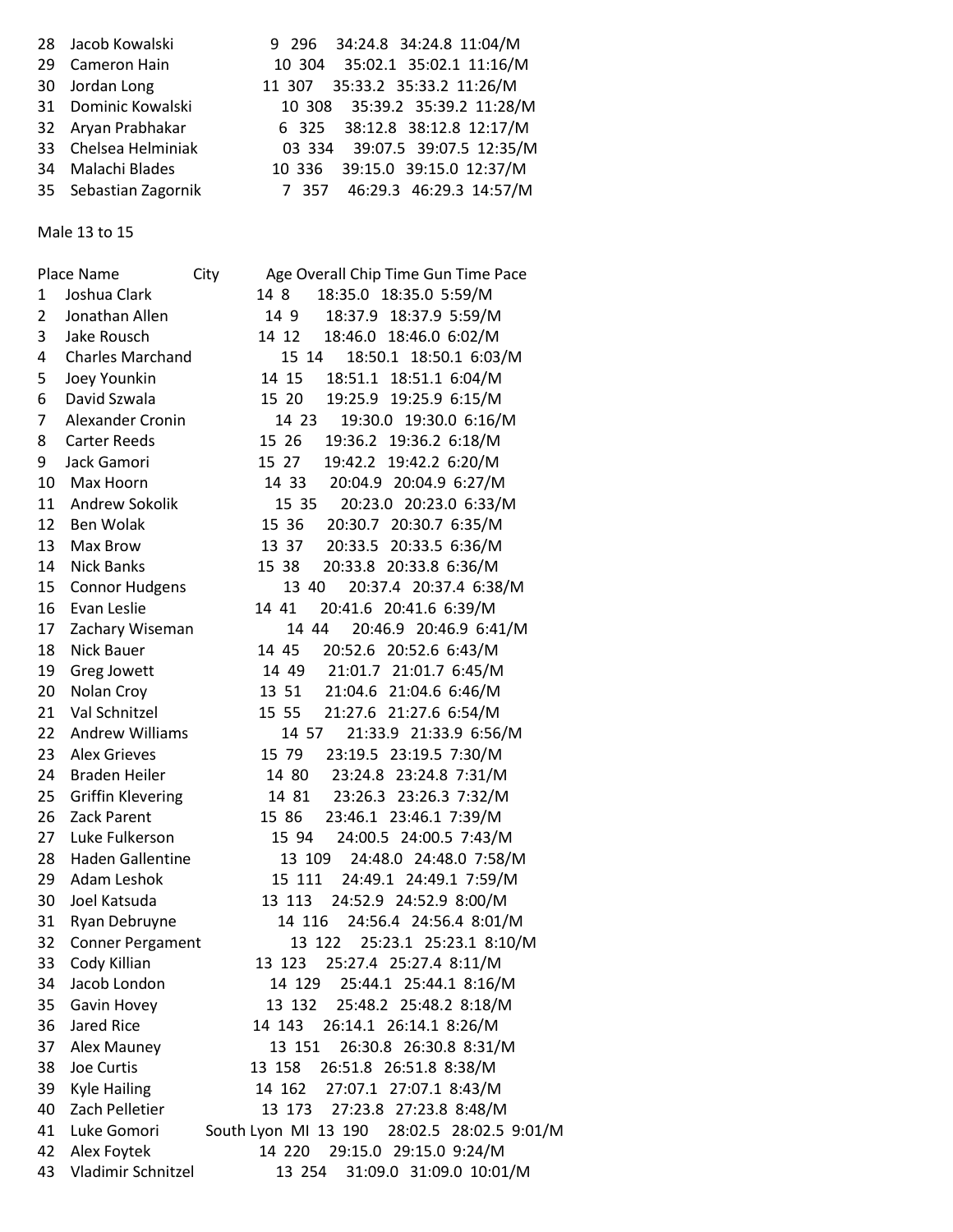#### Male 16 to 19

|                        | City                                         |                                       | Age Overall Chip Time Gun Time Pace                                                                                                                                                                                                                                                                  |
|------------------------|----------------------------------------------|---------------------------------------|------------------------------------------------------------------------------------------------------------------------------------------------------------------------------------------------------------------------------------------------------------------------------------------------------|
| <b>Bryce Vanasselt</b> |                                              |                                       | 17:44.6 17:44.6 5:42/M                                                                                                                                                                                                                                                                               |
| Jordan Okdie           |                                              | 17 3                                  | 17:49.8 17:49.8 5:44/M                                                                                                                                                                                                                                                                               |
| <b>Marshal Thelen</b>  |                                              |                                       | 18:00.2 18:00.2 5:47/M                                                                                                                                                                                                                                                                               |
| <b>Brent Peruski</b>   |                                              |                                       |                                                                                                                                                                                                                                                                                                      |
| Ethan Novilla          |                                              | 16 16                                 | 18:58.8 18:58.8 6:06/M                                                                                                                                                                                                                                                                               |
| Jon Kesler             |                                              | 17 19                                 | 19:25.3 19:25.3 6:15/M                                                                                                                                                                                                                                                                               |
| Adam Lyons             |                                              |                                       | 19:27.1 19:27.1 6:15/M                                                                                                                                                                                                                                                                               |
| <b>Brian Cooney</b>    |                                              |                                       |                                                                                                                                                                                                                                                                                                      |
| Aaron Hoorn            |                                              |                                       |                                                                                                                                                                                                                                                                                                      |
| <b>Tim Slavik</b>      |                                              | 16 28                                 | 19:48.0 19:48.0 6:22/M                                                                                                                                                                                                                                                                               |
| Aidan Fallon           |                                              |                                       | 19:52.9 19:52.9 6:23/M                                                                                                                                                                                                                                                                               |
| Joe Curtis             |                                              | 16 42                                 | 20:43.4 20:43.4 6:40/M                                                                                                                                                                                                                                                                               |
| Jake Helton            |                                              |                                       | 20:54.6 20:54.6 6:43/M                                                                                                                                                                                                                                                                               |
| Michael Brown          |                                              |                                       | 21:10.2 21:10.2 6:48/M                                                                                                                                                                                                                                                                               |
| Tom Charney            |                                              |                                       | 21:17.0 21:17.0 6:51/M                                                                                                                                                                                                                                                                               |
| <b>Brian Harmon</b>    |                                              |                                       | 22:03.2 22:03.2 7:05/M                                                                                                                                                                                                                                                                               |
| Collin Lys             |                                              | 17 64                                 | 22:09.3 22:09.3 7:07/M                                                                                                                                                                                                                                                                               |
| Ryan Tedd              |                                              |                                       |                                                                                                                                                                                                                                                                                                      |
| Rob Hewison            |                                              |                                       | 23:14.9 23:14.9 7:28/M                                                                                                                                                                                                                                                                               |
|                        |                                              |                                       | 23:16.5 23:16.5 7:29/M                                                                                                                                                                                                                                                                               |
|                        |                                              |                                       | 23:40.9 23:40.9 7:37/M                                                                                                                                                                                                                                                                               |
| <b>Brendan Rice</b>    |                                              |                                       | 23:54.9 23:54.9 7:41/M                                                                                                                                                                                                                                                                               |
|                        |                                              |                                       | 23:59.4 23:59.4 7:43/M                                                                                                                                                                                                                                                                               |
| <b>Evan Demoss</b>     |                                              |                                       | 23:59.4 23:59.4 7:43/M                                                                                                                                                                                                                                                                               |
| Louis Barati           |                                              | 16 120                                | 25:20.9 25:20.9 8:09/M                                                                                                                                                                                                                                                                               |
|                        |                                              |                                       | 27:28.8 27:28.8 8:50/M                                                                                                                                                                                                                                                                               |
| Jamie Fadden           |                                              |                                       | 17 182 27:29.2 27:29.2 8:50/M                                                                                                                                                                                                                                                                        |
| George Miller          |                                              |                                       | 28:31.2 28:31.2 9:10/M                                                                                                                                                                                                                                                                               |
| Kyler Kane             |                                              |                                       | 35:44.2 35:44.2 11:29/M                                                                                                                                                                                                                                                                              |
|                        | Place Name<br>Justine Carbary<br>Jimmy Sharp | Zachary Nurnberger<br>Cameron Kurzeja | 17 2<br>16 4<br>16 11 18:43.9 18:43.9 6:01/M<br>16 22<br>16 24 19:30.9 19:30.9 6:16/M<br>16 25 19:35.2 19:35.2 6:18/M<br>16 29<br>16 47<br>16 52<br>17 53<br>16 62<br>Northville MI 19 66 22:23.1 22:23.1 7:12/M<br>16 76<br>16 77<br>16 82<br>16 90<br>17 92<br>17 93<br>17 180<br>17 205<br>17 309 |

#### Male 20 to 24

|   | Place Name       | City | Age Overall Chip Time Gun Time Pace      |
|---|------------------|------|------------------------------------------|
|   | 1 Devin Petricca |      | 20 34 20:19.3 20:19.3 6:32/M             |
|   | 2 Joseph Rude    |      | 20 63 22:07.4 22:07.4 7:07/M             |
|   | 3 Eric Vanbuhler |      | 22 88 23:52.9 23:52.9 7:40/M             |
|   | 4 Brad Hewlett   |      | 24 105 24:33.3 24:33.3 7:54/M            |
| 5 | Noah Klevering   |      | 20 181 27:29.1 27:29.1 8:50/M            |
|   | 6 Robert Casler  |      | Livonia MI 21 184 27:41.9 27:41.9 8:54/M |

## Male 25 to 29

|              | Place Name            | City | Age Overall Chip Time Gun Time Pace |
|--------------|-----------------------|------|-------------------------------------|
| $\mathbf{1}$ | Patrick Babana        |      | 27 5 18:21.1 18:21.1 5:54/M         |
| 2            | Andrew Saks           |      | 29 18 19:15.7 19:15.7 6:11/M        |
| 3            | <b>Brenton Montie</b> |      | 29 70 22:42.2 22:42.2 7:18/M        |
| 4            | Jeffrey Waldner       |      | 28 149 26:28.4 26:28.4 8:31/M       |
| 5            | Kyle McAlear          |      | 28 215 28:58.7 28:58.7 9:19/M       |
| 6            | Joe Schaffer          |      | 29 222 29:18.7 29:18.7 9:25/M       |
| 7            | Stephen Paluchniak    |      | 29 243 30:14.5 30:14.5 9:43/M       |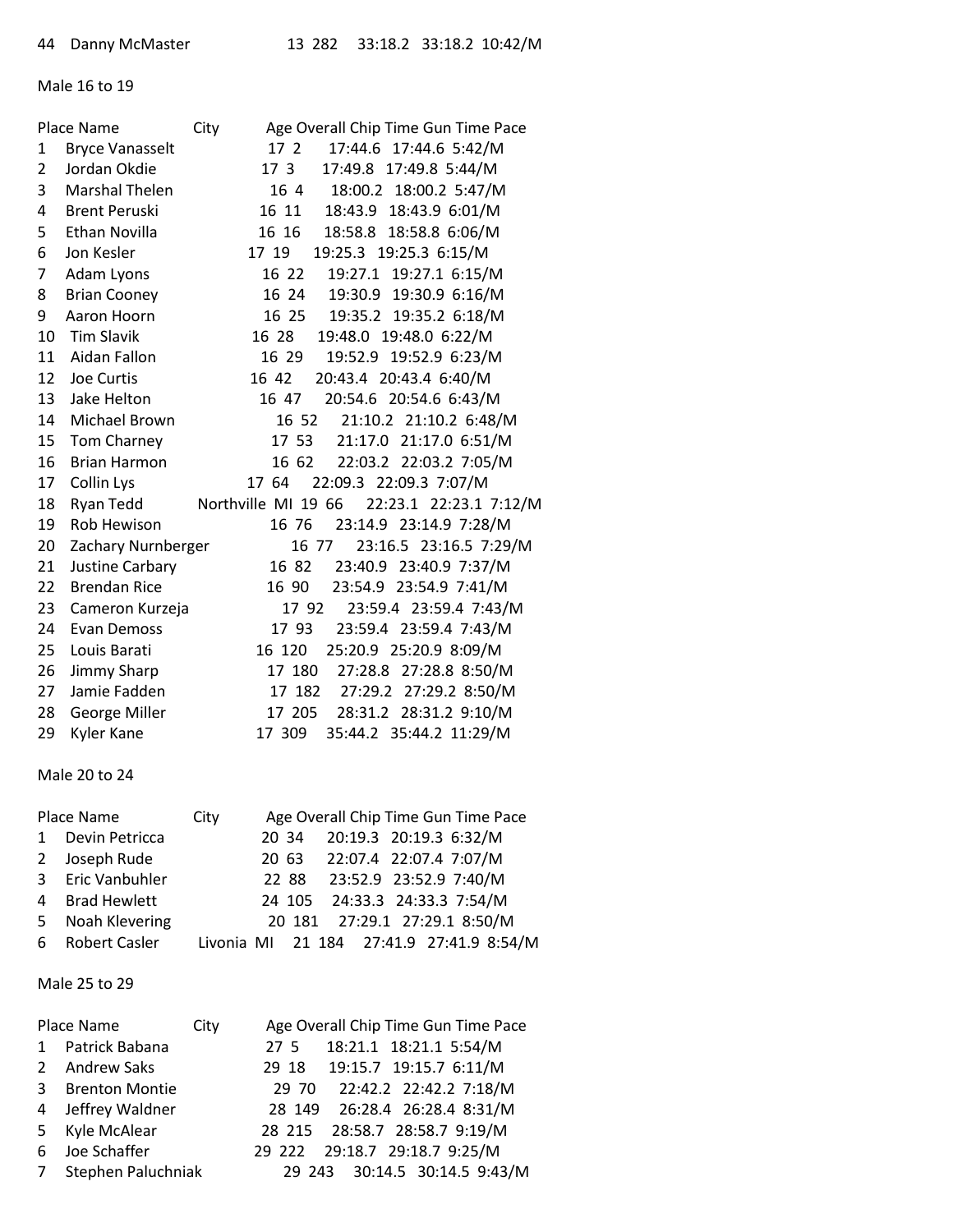Male 30 to 34

|                | Place Name           | City |                                            | Age Overall Chip Time Gun Time Pace |  |
|----------------|----------------------|------|--------------------------------------------|-------------------------------------|--|
| 1              | Matt Piper           |      | 33 39                                      | 20:35.2 20:35.2 6:37/M              |  |
| 2              | Jamie Rasmussen      |      | Farmington MI 32 46 20:54.4 20:54.4 6:43/M |                                     |  |
| 3              | Robert Hewlett III   |      |                                            | 30 112 24:51.0 24:51.0 7:59/M       |  |
| 4              | John Moore           |      | 33 115 24:55.6 24:55.6 8:01/M              |                                     |  |
| 5.             | Joseph Gaiefsky      |      | 32 159                                     | 26:59.8 26:59.8 8:41/M              |  |
| 6              | <b>Terry Poirier</b> |      | 34 176 27:25.6 27:25.6 8:49/M              |                                     |  |
| $\overline{7}$ | Michael Kessler      |      |                                            | 34 191 28:08.8 28:08.8 9:03/M       |  |
| 8              | Bryan Forsythe       |      |                                            | 34 244 30:17.7 30:17.7 9:44/M       |  |
| 9              | Charley Orczco       |      |                                            | 30 250 30:33.8 30:33.8 9:49/M       |  |
| 10             | Deepak Prabhakar     |      |                                            | 34 326 38:13.1 38:13.1 12:17/M      |  |
| 11             | Jason Partain        |      | 32 330                                     | 38:59.5 38:59.5 12:32/M             |  |

Male 35 to 39

|              | Place Name         | City |      |                                |  |  | Age Overall Chip Time Gun Time Pace         |
|--------------|--------------------|------|------|--------------------------------|--|--|---------------------------------------------|
| $\mathbf{1}$ | Matt West          |      | 39 6 | 18:33.6 18:33.6 5:58/M         |  |  |                                             |
| 2            | Dennis Callovi     |      |      | 36 31 19:56.8 19:56.8 6:25/M   |  |  |                                             |
| 3            | Joel Cameron       |      |      | 36 59 21:42.5 21:42.5 6:59/M   |  |  |                                             |
| 4            | David Montanbeau   |      |      |                                |  |  | 35 68 22:25.1 22:25.1 7:12/M                |
| 5            | Benjamin Rosenberg |      |      |                                |  |  | 37 153 26:34.6 26:34.6 8:33/M               |
| 6            | Justin Sarrach     |      |      | 39 154 26:37.9 26:37.9 8:34/M  |  |  |                                             |
| 7            | Daniel Debolt      |      |      | 37 178 27:28.3 27:28.3 8:50/M  |  |  |                                             |
| 8            | Brad Ward          |      |      |                                |  |  | South Lyon MI 36 211 28:47.0 28:47.0 9:15/M |
| 9            | Scott Wolfe        |      |      | 39 221 29:15.5 29:15.5 9:24/M  |  |  |                                             |
| 10           | Don Reich          |      |      | 39 343 40:07.2 40:07.2 12:54/M |  |  |                                             |

Male 40 to 44

|    | Place Name            | City        |        |                               |                        | Age Overall Chip Time Gun Time Pace         |
|----|-----------------------|-------------|--------|-------------------------------|------------------------|---------------------------------------------|
| 1  | Chris Costa           | Hartland MI |        | 44 17                         |                        | 19:00.9 19:00.9 6:07/M                      |
| 2  | Aaron Engberg         |             | 40 56  |                               |                        | 21:28.8 21:28.8 6:54/M                      |
| 3  | Ken Sprinkles         |             | 44 73  |                               | 22:58.2 22:58.2 7:23/M |                                             |
| 4  | <b>Stephen Potter</b> |             |        |                               |                        | 44 85 23:43.0 23:43.0 7:38/M                |
| 5. | <b>Brooke Bowen</b>   |             |        |                               |                        | 44 99 24:13.3 24:13.3 7:47/M                |
| 6  | Nick Karfonta         |             |        | 42 100 24:18.1 24:18.1 7:49/M |                        |                                             |
| 7  | Mike Lavely           |             | 44 107 |                               | 24:34.9 24:34.9 7:54/M |                                             |
| 8  | Gerald Szimanski      | Novi MI     |        |                               |                        | 40 110 24:48.2 24:48.2 7:58/M               |
| 9  | Jeff Klevering        |             | 43 121 |                               | 25:22.0 25:22.0 8:09/M |                                             |
| 10 | Matthew Voight        |             |        | 40 150                        |                        | 26:29.0 26:29.0 8:31/M                      |
| 11 | Vince Adragna         |             | 40 168 |                               |                        | 27:18.7 27:18.7 8:47/M                      |
| 12 | Chris Jones           |             |        |                               |                        | Rochester MI 41 174 27:25.1 27:25.1 8:49/M  |
| 13 | John Dalpaos          |             |        |                               |                        | 40 198 28:20.1 28:20.1 9:07/M               |
| 14 | Dave Curtis           |             |        | 43 200 28:23.0 28:23.0 9:08/M |                        |                                             |
| 15 | Tom Riley             |             | 42 210 |                               | 28:46.2 28:46.2 9:15/M |                                             |
| 16 | Jeff Olekszyk         |             |        | 43 213 28:50.0 28:50.0 9:16/M |                        |                                             |
| 17 | Mike Perovich         |             | 43 235 |                               |                        | 29:54.9 29:54.9 9:37/M                      |
| 18 | Joe Maumey            |             |        |                               |                        | South Lyon MI 43 251 30:37.5 30:37.5 9:51/M |
| 19 | Darrin Bartlett       |             | 44 313 |                               |                        | 35:54.5 35:54.5 11:33/M                     |
| 20 | Clint Williams        | Pinckney    |        |                               |                        | 44 340 39:42.9 39:42.9 12:46/M              |
| 21 | Chad Rian             |             | 41 347 |                               |                        | 42:34.0 42:34.0 13:41/M                     |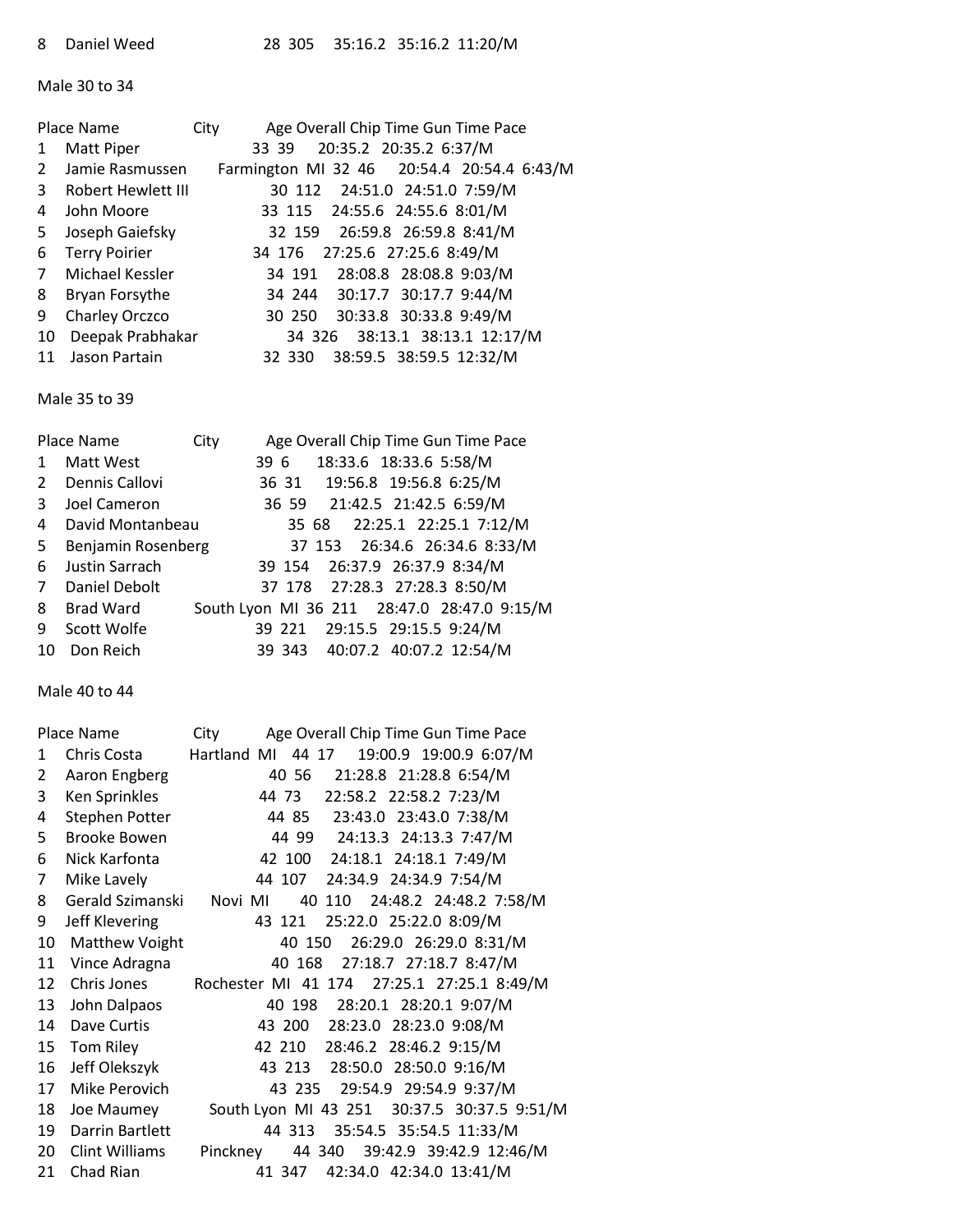#### Male 45 to 49

|                | Place Name           | Age Overall Chip Time Gun Time Pace<br>City  |
|----------------|----------------------|----------------------------------------------|
| 1              | Dave Edkins          | South Lyon MI 47 13 18:46.9 18:46.9 6:02/M   |
| 2              | Charles Shinska      | 48 71 22:48.5 22:48.5 7:20/M                 |
| 3              | Brian Richardson     | 49 125 25:29.3 25:29.3 8:12/M<br>Brighton    |
| 4              | <b>Brian Rice</b>    | Davison MI 49 128 25:43.3 25:43.3 8:16/M     |
| 5.             | Renado Santos        | 46 130 25:44.8 25:44.8 8:16/M<br>Aurora OH   |
| 6              | Joe Carlson          | 47 133 25:49.3 25:49.3 8:18/M                |
| $\overline{7}$ | Chris Crawford       | 45 160 27:03.2 27:03.2 8:42/M<br>Novi MI     |
| 8              | Mark Ostraff         | 48 172 27:22.5 27:22.5 8:48/M                |
| 9              | Matt Klaus           | South Lyon MI 47 189 27:51.0 27:51.0 8:57/M  |
| 10             | Alan Curnow          | 49 214 28:52.7 28:52.7 9:17/M                |
| 11             | Jeff Broaddus        | 48 224 29:21.7 29:21.7 9:26/M                |
| 12             | William Miller       | South Lyon MI 48 234 29:44.0 29:44.0 9:34/M  |
| 13             | Darin Adgate         | 32:09.9 32:09.9 10:20/M<br>47 270            |
| 14             | John McMahon         | 49 285 33:33.0 33:33.0 10:47/M               |
| 15             | <b>Bill Linfield</b> | South Lyon MI 48 315 36:24.1 36:24.1 11:42/M |
| 16             | Dale Rife            | 37:54.0 37:54.0 12:11/M<br>45 324            |
| 17             | <b>Kelly Blades</b>  | 45 335 39:14.3 39:14.3 12:37/M               |
| 18             | Jeff Borowicz        | 47 362 49:31.1 49:31.1 15:55/M               |

#### Male 50 to 54

|                | Place Name           | Age Overall Chip Time Gun Time Pace<br>City   |
|----------------|----------------------|-----------------------------------------------|
| $\mathbf{1}$   | <b>Scott Swain</b>   | 20:45.6 20:45.6 6:40/M<br>53 43               |
| $2^{\circ}$    | Kent Symanzik        | 22:26.6 22:26.6 7:13/M<br>50 69               |
| 3              | David Bauch          | South Lyon MI 54 102 24:25.7 24:25.7 7:51/M   |
| 4              | <b>Roger Burgess</b> | 52 118 24:59.3 24:59.3 8:02/M                 |
| 5.             | Doug Hasuch          | 53 131 25:45.5 25:45.5 8:17/M                 |
| 6              | <b>Brian Begeman</b> | 53 142 26:12.4 26:12.4 8:25/M                 |
| 7 <sup>1</sup> | Shawn Gagnon         | 51 147 26:22.5 26:22.5 8:29/M                 |
| 8              | <b>Todd Stone</b>    | 51 238 29:57.3 29:57.3 9:38/M                 |
| 9              | Ron Warren           | 50 286 33:36.0 33:36.0 10:48/M                |
| 10             | John Schnitzel       | 50 290 34:01.9 34:01.9 10:56/M                |
| 11             | Ron Hopp             | 53 299 34:39.7 34:39.7 11:08/M                |
|                | 12 John Wilson       | Springfield OH 53 317 36:35.6 36:35.6 11:46/M |

Male 55 to 59

|                | Place Name       | Age Overall Chip Time Gun Time Pace<br>City |
|----------------|------------------|---------------------------------------------|
|                | 1 David Prange   | 56 48 20:59.7 20:59.7 6:45/M                |
|                | 2 Robert Sloboda | Highland MI 55 60 21:48.5 21:48.5 7:01/M    |
| 3 <sup>1</sup> | Steve Dollaway   | 55 72 22:49.4 22:49.4 7:20/M                |
|                | 4 Mark Wiseman   | South Lyon MI 55 74 22:59.3 22:59.3 7:23/M  |
|                | 5 Paul Benedict  | South Lyon MI 58 89 23:53.6 23:53.6 7:41/M  |
|                | 6 Tim Nelson     | Highland MI 56 146 26:19.6 26:19.6 8:28/M   |
| $7^{\circ}$    | Greg Palarski    | 55 169 27:20.3 27:20.3 8:47/M               |
|                | 8 James Scott    | 55 229 29:32.5 29:32.5 9:30/M               |

Male 60 to 64

| Place Name | City | Age Overall Chip Time Gun Time Pace |
|------------|------|-------------------------------------|
|------------|------|-------------------------------------|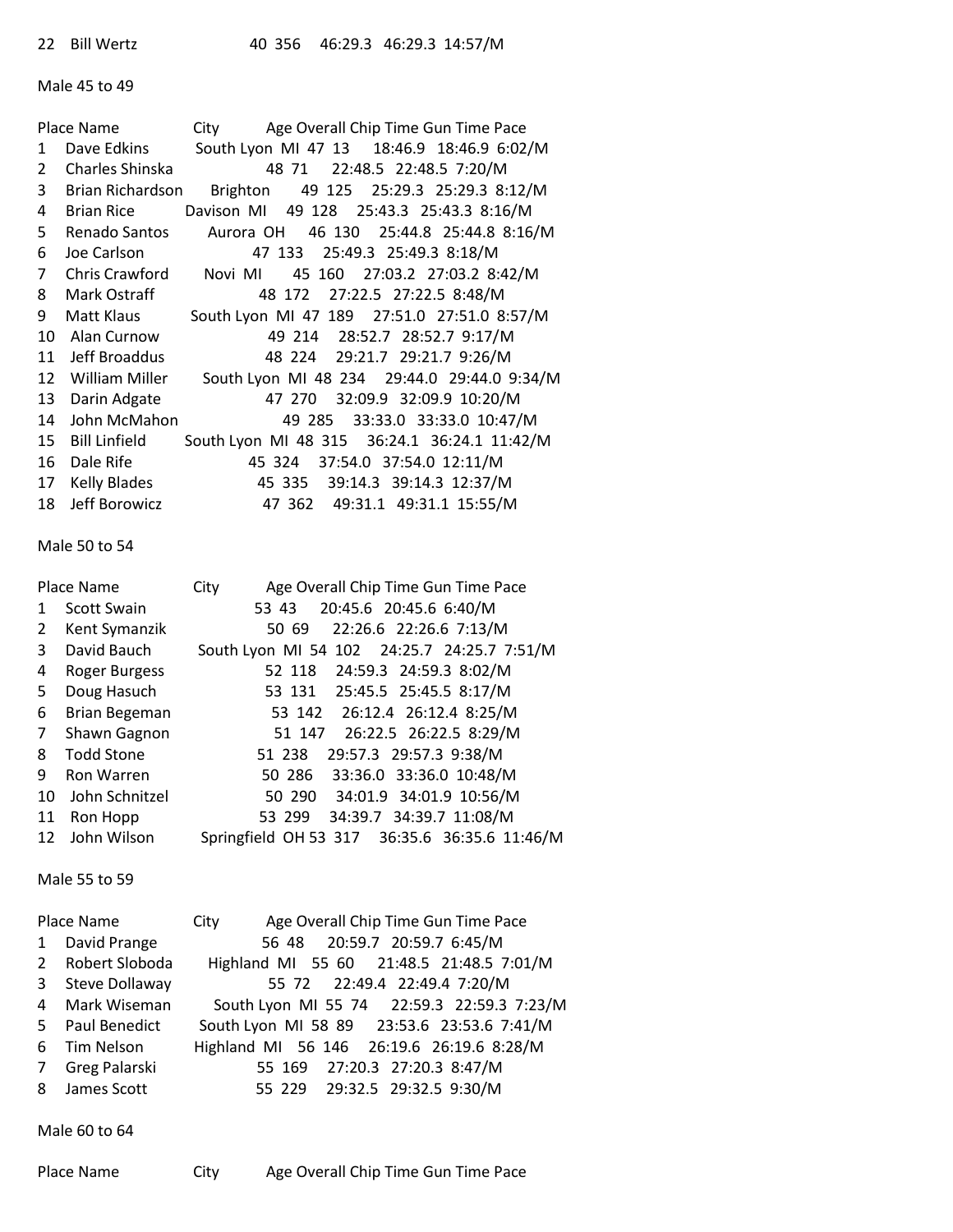| $\overline{2}$                      | John Tarkowski<br>Terry Woodward                                                                               | Northville MI 61 21<br>19:26.1 19:26.1 6:15/M<br>60 195 28:16.2 28:16.2 9:05/M                                                                                                                                                                       |  |
|-------------------------------------|----------------------------------------------------------------------------------------------------------------|------------------------------------------------------------------------------------------------------------------------------------------------------------------------------------------------------------------------------------------------------|--|
|                                     | Male 65 to 69                                                                                                  |                                                                                                                                                                                                                                                      |  |
| 1<br>$\overline{2}$                 | Place Name<br>Mark Cryderman<br>Greg Young                                                                     | Age Overall Chip Time Gun Time Pace<br>City<br>Milford MI 68 78<br>23:19.4 23:19.4 7:30/M<br>Northville MI 65 183 27:31.2 27:31.2 8:51/M                                                                                                             |  |
|                                     | Male 70 to 74                                                                                                  |                                                                                                                                                                                                                                                      |  |
| $\mathbf{1}$<br>$\overline{2}$<br>3 | Place Name<br>Floyd Carter<br>Malcolm Cohen<br>Franklin Willis                                                 | Age Overall Chip Time Gun Time Pace<br>City<br>28:27.4 28:27.4 9:09/M<br>71 202<br>Ann Arbor MI 72 239 29:58.4 29:58.4 9:38/M<br>34:11.7 34:11.7 10:59/M<br>72 292                                                                                   |  |
|                                     | Male 75 to 79                                                                                                  |                                                                                                                                                                                                                                                      |  |
| $\mathbf{1}$                        | Place Name<br>George Douglas                                                                                   | Age Overall Chip Time Gun Time Pace<br>City<br>76 316<br>36:32.1 36:32.1 11:45/M                                                                                                                                                                     |  |
|                                     | Male 80 to 84                                                                                                  |                                                                                                                                                                                                                                                      |  |
| $\mathbf{1}$<br>$\overline{2}$      | Place Name<br>Hugh Sweeney<br>Harrison Hensley                                                                 | Age Overall Chip Time Gun Time Pace<br>City<br>83 291 34:02.7 34:02.7 10:57/M<br>Novi MI<br>Pinckney MI 82 344 40:22.6 40:22.6 12:59/M                                                                                                               |  |
|                                     | Pumpkinfest 5k Run/Walk 5K Run/Walk<br><b>Overall Finish List</b>                                              |                                                                                                                                                                                                                                                      |  |
|                                     | September 27, 2014<br><b>Results By Rotpac Racing</b>                                                          |                                                                                                                                                                                                                                                      |  |
| 1<br>$\overline{2}$<br>3<br>4<br>5  | Place Name<br>Adam Caruso<br><b>Bryce Vanasselt</b><br>Jordan Okdie<br><b>Marshal Thelen</b><br>Patrick Babana | Bib No Age Age Group Place Chip Time Gun Time<br>City<br>2344 16<br>1 Top Fin 17:27.6 17:27.6<br>2588 17 1 M 16-19 17:44.6 17:44.6<br>2488 17<br>2 M 16-19 17:49.8 17:49.8<br>2586 16 3 M 16-19 18:00.2 18:00.2<br>2678 27 1 M 25-29 18:21.1 18:21.1 |  |
| 6<br>$\overline{7}$<br>8            | Matt West<br>Joshua Clark                                                                                      | 2674 39<br>1 M 35-39 18:33.6 18:33.6<br>Hayley O Malley Ann Arbor MI 2657 28 1 Top Fin 18:34.4 18:34.4<br>2349 14 1 M 13-15 18:35.0 18:35.0                                                                                                          |  |
| 9<br>10                             | Jonathan Allen<br>Kurt Bartell                                                                                 | 2305 14 2 M 13-15 18:37.9 18:37.9<br>Northville MI 2659 43<br>1 Top Fin 18:39.7 18:39.7                                                                                                                                                              |  |
| 11                                  | <b>Brent Peruski</b>                                                                                           | 2507 16<br>4 M 16-19 18:43.9 18:43.9                                                                                                                                                                                                                 |  |
| 12                                  | Jake Rousch<br>13 Dave Edkins                                                                                  | 2544 14 3 M 13-15 18:46.0 18:46.0<br>South Lyon MI 2641 47 1 M 45-49 18:46.9 18:46.9                                                                                                                                                                 |  |
|                                     | 14 Charles Marchand                                                                                            | 2459 15 4 M 13-15 18:50.1 18:50.1                                                                                                                                                                                                                    |  |
| 15                                  | Joey Younkin                                                                                                   | 2619 14 5 M 13-15 18:51.1 18:51.1                                                                                                                                                                                                                    |  |
|                                     | 16 Ethan Novilla                                                                                               | 2483 16 5 M 16-19 18:58.8 18:58.8                                                                                                                                                                                                                    |  |
|                                     | 17 Chris Costa                                                                                                 | Hartland MI 2352 44<br>1 M 40-44 19:00.9 19:00.9                                                                                                                                                                                                     |  |
| 18                                  | <b>Andrew Saks</b>                                                                                             | 2546 29<br>2 M 25-29 19:15.7 19:15.7                                                                                                                                                                                                                 |  |
| 19                                  | Jon Kesler                                                                                                     | 2429 17 6 M 16-19 19:25.3 19:25.3                                                                                                                                                                                                                    |  |
| 20<br>21                            | David Szwala<br>John Tarkowski                                                                                 | 2584 15<br>6 M 13-15 19:25.9 19:25.9<br>Northville MI 2633 61 1 M 60-64 19:26.1 19:26.1                                                                                                                                                              |  |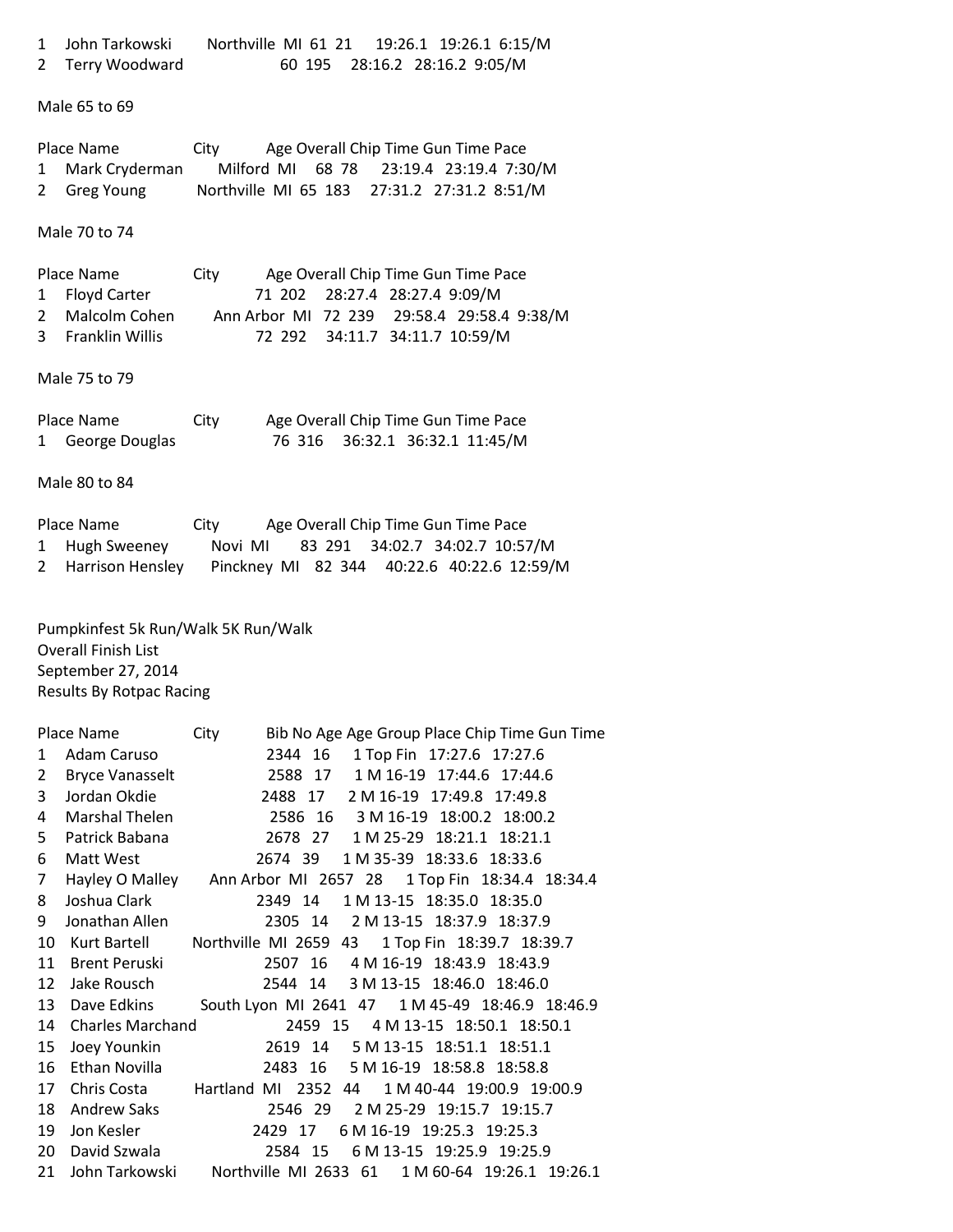| 22 | Adam Lyons             | 2457 16<br>7 M 16-19 19:27.1 19:27.1                            |
|----|------------------------|-----------------------------------------------------------------|
| 23 | Alexander Cronin       | 2354 14<br>7 M 13-15 19:30.0 19:30.0                            |
| 24 | <b>Brian Cooney</b>    | 2351 16<br>8 M 16-19 19:30.9 19:30.9                            |
| 25 | Aaron Hoorn            | 2410 16<br>9 M 16-19 19:35.2 19:35.2                            |
| 26 | <b>Carter Reeds</b>    | 8 M 13-15 19:36.2 19:36.2<br>2528 15                            |
| 27 | Jack Gamori            | 2390 15<br>9 M 13-15 19:42.2 19:42.2                            |
| 28 | <b>Tim Slavik</b>      | 2564 16<br>10 M 16-19 19:48.0 19:48.0                           |
| 29 | Aidan Fallon           | 11 M 16-19 19:52.9 19:52.9<br>2383 16                           |
| 30 | Jack Voight            | 1 M 1-12 19:55.5 19:55.5<br>2594 11                             |
| 31 | Dennis Callovi         | 2337 36 2 M 35-39 19:56.8 19:56.8                               |
| 32 | Kyle Samluk            | 2547 12 2 M 1-12 19:57.8 19:57.8                                |
| 33 | Max Hoorn              | 2411 14<br>10 M 13-15 20:04.9 20:04.9                           |
| 34 | Devin Petricca         | 2508 20 1 M 20-24 20:19.3 20:19.3                               |
| 35 | Andrew Sokolik         | 2572 15 11 M 13-15 20:23.0 20:23.0                              |
| 36 | Ben Wolak              | 2613 15<br>12 M 13-15 20:30.7 20:30.7                           |
| 37 | Max Brow               | 2332 13 13 M 13-15 20:33.5 20:33.5                              |
| 38 | <b>Nick Banks</b>      | 2309 15 14 M 13-15 20:33.8 20:33.8                              |
| 39 | <b>Matt Piper</b>      | 2515 33 1 M 30-34 20:35.2 20:35.2                               |
| 40 | <b>Connor Hudgens</b>  | 15 M 13-15 20:37.4 20:37.4<br>2414 13                           |
| 41 | Evan Leslie            | 2453 14 16 M 13-15 20:41.6 20:41.6                              |
| 42 | Joe Curtis             | 2361 16 12 M 16-19 20:43.4 20:43.4                              |
| 43 | <b>Scott Swain</b>     | 2628 53<br>1 M 50-54 20:45.6 20:45.6                            |
| 44 | Zachary Wiseman        | 2612 14<br>17 M 13-15 20:46.9 20:46.9                           |
| 45 | Nick Bauer             | 2315 14 18 M 13-15 20:52.6 20:52.6                              |
| 46 |                        | Jamie Rasmussen Farmington MI 2526 32 2 M 30-34 20:54.4 20:54.4 |
| 47 | Jake Helton            | 2404 16 13 M 16-19 20:54.6 20:54.6                              |
| 48 | David Prange           | 2522 56<br>1 M 55-59 20:59.7 20:59.7                            |
| 49 | Greg Jowett            | 2419 14<br>19 M 13-15 21:01.7 21:01.7                           |
| 50 | Sara Hipple            | Milford<br>2409 37<br>1 F 35-39 21:03.7 21:03.7                 |
| 51 | Nolan Croy             | 2355 13<br>20 M 13-15 21:04.6 21:04.6                           |
| 52 | Michael Brown          | 14 M 16-19 21:10.2 21:10.2<br>2335 16                           |
| 53 | Tom Charney            | 2346 17<br>15 M 16-19 21:17.0 21:17.0                           |
| 54 | <b>Kitty Shaw</b>      | 2561 26<br>1 F 25-29 21:27.1 21:27.1                            |
| 55 | Val Schnitzel          | 2556 15<br>21 M 13-15 21:27.6 21:27.6                           |
| 56 | Aaron Engberg          | 2 M 40-44 21:28.8 21:28.8<br>2381 40                            |
| 57 | <b>Andrew Williams</b> | 2608 14 22 M 13-15 21:33.9 21:33.9                              |
| 58 | Anne Symanzik          | 2583 48<br>1 Top Fin 21:40.7 21:40.7                            |
| 59 | Joel Cameron           | 3 M 35-39 21:42.5 21:42.5<br>2338 36                            |
| 60 | Robert Sloboda         | Highland MI 2568 55<br>2 M 55-59 21:48.5 21:48.5                |
| 61 | Lisabeth Kalinowski    | 2420 36<br>2 F 35-39 21:51.9 21:51.9                            |
| 62 | <b>Brian Harmon</b>    | 2399 16<br>16 M 16-19 22:03.2 22:03.2                           |
| 63 | Joseph Rude            | 2658 20<br>2 M 20-24 22:07.4 22:07.4                            |
| 64 | Collin Lys             | 2458 17<br>17 M 16-19 22:09.3 22:09.3                           |
| 65 | <b>Tiffany Curry</b>   | South Lyon MI 2358 32<br>1 F 30-34 22:19.4 22:19.4              |
| 66 | Ryan Tedd              | Northville MI 2644 19<br>18 M 16-19 22:23.1 22:23.1             |
| 67 | <b>Brooke Sleeva</b>   | 1 F 1-12 22:24.1 22:24.1<br>2565 11                             |
| 68 | David Montanbeau       | 2474 35<br>4 M 35-39 22:25.1 22:25.1                            |
| 69 | Kent Symanzik          | 2581 50<br>2 M 50-54 22:26.6 22:26.6                            |
| 70 | <b>Brenton Montie</b>  | 2475 29<br>3 M 25-29 22:42.2 22:42.2                            |
| 71 | Charles Shinska        | 2 M 45-49 22:48.5 22:48.5<br>2562 48                            |
| 72 | Steve Dollaway         | 2373 55<br>3 M 55-59 22:49.4 22:49.4                            |
| 73 | Ken Sprinkles          | 3 M 40-44 22:58.2 22:58.2<br>2573 44                            |
| 74 | Mark Wiseman           | South Lyon MI 2627 55<br>4 M 55-59 22:59.3 22:59.3              |
| 75 | Stephanie O'Neil       | 2492 35<br>3 F 35-39 23:07.6 23:07.6                            |
| 76 | Rob Hewison            | 19 M 16-19 23:14.9 23:14.9<br>2406 16                           |
|    |                        |                                                                 |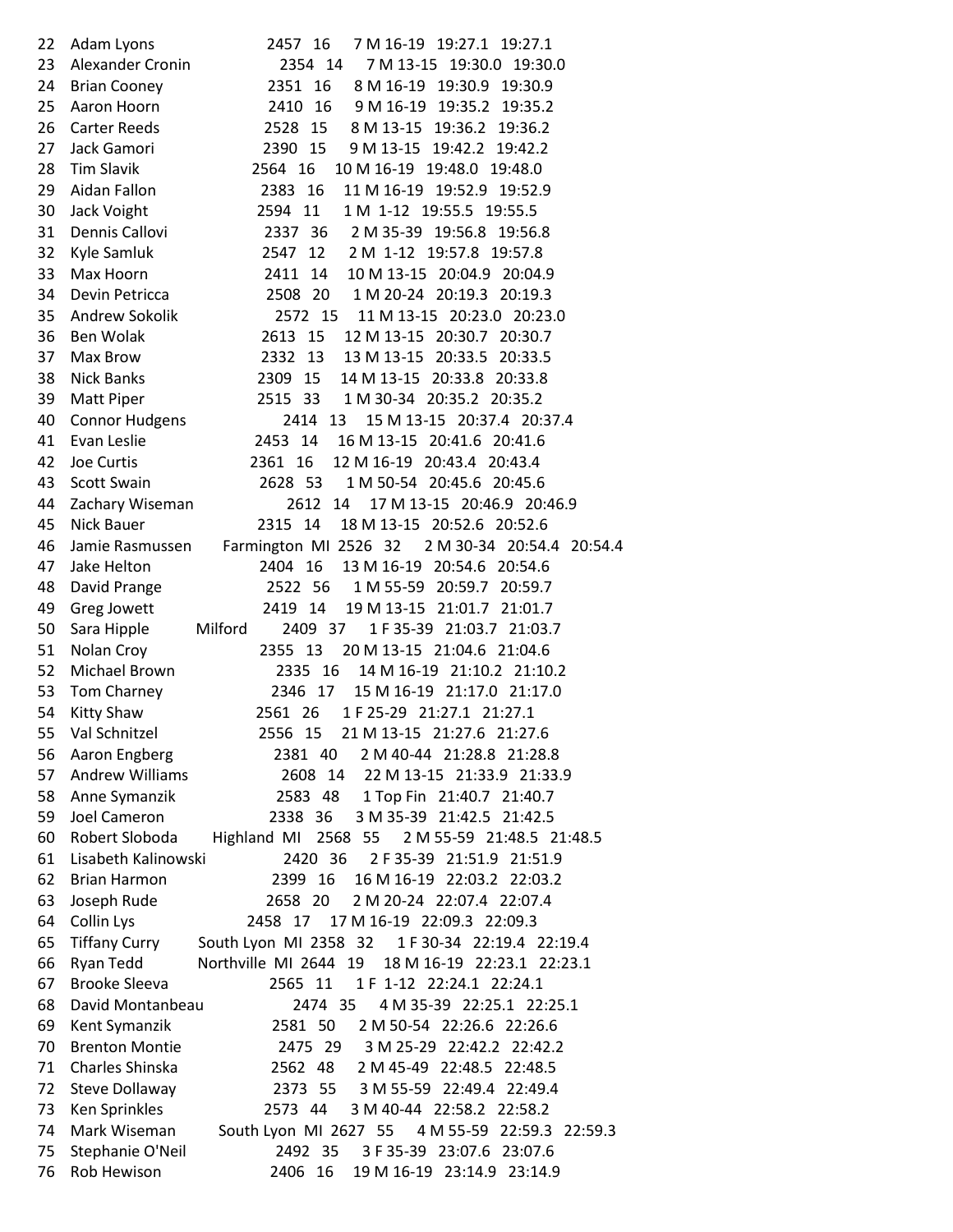77 Zachary Nurnberger 2485 16 20 M 16-19 23:16.5 23:16.5 78 Mark Cryderman Milford MI 2356 68 1 M 65-69 23:19.4 23:19.4 79 Alex Grieves 2395 15 23 M 13-15 23:19.5 23:19.5 80 Braden Heiler 2403 14 24 M 13-15 23:24.8 23:24.8 81 Griffin Klevering 2436 14 25 M 13-15 23:26.3 23:26.3 82 Justine Carbary 2341 16 21 M 16-19 23:40.9 23:40.9 83 Joe Wolak 2614 10 3 M 1-12 23:41.1 23:41.1 84 Dylan O'Connor 2486 12 4 M 1-12 23:42.3 23:42.3 85 Stephen Potter 2519 44 4 M 40-44 23:43.0 23:43.0 86 Zack Parent 2497 15 26 M 13-15 23:46.1 23:46.1 87 Kari Meyers 2471 40 1 F 40-44 23:47.1 23:47.1 88 Eric Vanbuhler 2589 22 3 M 20-24 23:52.9 23:52.9 89 Paul Benedict South Lyon MI 2319 58 5 M 55-59 23:53.6 23:53.6 90 Brendan Rice 2536 16 22 M 16-19 23:54.9 23:54.9 91 Kristen Engstrom 2671 26 2 F 25-29 23:55.2 23:55.2 92 Cameron Kurzeja 2446 17 23 M 16-19 23:59.4 23:59.4 93 Evan Demoss 2369 17 24 M 16-19 23:59.4 23:59.4 94 Luke Fulkerson 2387 15 27 M 13-15 24:00.5 24:00.5 95 Lauren Clark 2348 13 1 F 13-15 24:05.4 24:05.4 96 Lauren Alpert 2306 24 1 F 20-24 24:08.2 24:08.2 97 Nicholas Anderson 2307 12 5 M 1-12 24:09.7 24:09.7 98 Shelly Demoss 2368 49 1 F 45-49 24:11.0 24:11.0 99 Brooke Bowen 2329 44 5 M 40-44 24:13.3 24:13.3 100 Nick Karfonta 2426 42 6 M 40-44 24:18.1 24:18.1 101 Kellie Lach 2447 36 4 F 35-39 24:22.3 24:22.3 102 David Bauch South Lyon MI 2313 54 3 M 50-54 24:25.7 24:25.7 103 Brian Swegles 2580 11 6 M 1-12 24:28.5 24:28.5 104 Jake Carrach South Lyon MI 2622 11 7 M 1-12 24:29.7 24:29.7 105 Brad Hewlett 2407 24 4 M 20-24 24:33.3 24:33.3 106 Katie Potter Plymouth MI 2648 11 2 F 1-12 24:34.7 24:34.7 107 Mike Lavely 2656 44 7 M 40-44 24:34.9 24:34.9 108 Nick Pelletier 2503 11 8 M 1-12 24:46.3 24:46.3 109 Haden Gallentine 2389 13 28 M 13-15 24:48.0 24:48.0 110 Gerald Szimanski Novi MI 2630 40 8 M 40-44 24:48.2 24:48.2 111 Adam Leshok 2452 15 29 M 13-15 24:49.1 24:49.1 112 Robert Hewlett III 2408 30 3 M 30-34 24:51.0 24:51.0 113 Joel Katsuda 2427 13 30 M 13-15 24:52.9 24:52.9 114 Miranda Meyers 2472 11 3 F 1-12 24:55.3 24:55.3 115 John Moore 2478 33 4 M 30-34 24:55.6 24:55.6 116 Ryan Debruyne 2365 14 31 M 13-15 24:56.4 24:56.4 117 Alec Dumoss 2676 12 9 M 1-12 24:56.9 24:56.9 118 Roger Burgess 2336 52 4 M 50-54 24:59.3 24:59.3 119 Kathleen Reiber 2531 49 2 F 45-49 25:14.5 25:14.5 120 Louis Barati 2310 16 25 M 16-19 25:20.9 25:20.9 121 Jeff Klevering 2434 43 9 M 40-44 25:22.0 25:22.0 122 Conner Pergament 2504 13 32 M 13-15 25:23.1 25:23.1 123 Cody Killian 2432 13 33 M 13-15 25:27.4 25:27.4 124 Anna McIntire 2464 11 4 F 1-12 25:29.2 25:29.2 125 Brian Richardson Brighton 2537 49 3 M 45-49 25:29.3 25:29.3 126 Ashley Sleeva 2566 10 5 F 1-12 25:31.9 25:31.9 127 Kyra Karfonta 2425 10 6 F 1-12 25:31.9 25:31.9 128 Brian Rice Davison MI 2534 49 4 M 45-49 25:43.3 25:43.3 129 Jacob London 2455 14 34 M 13-15 25:44.1 25:44.1 130 Renado Santos Aurora OH 2650 46 5 M 45-49 25:44.8 25:44.8 131 Doug Hasuch 2675 53 5 M 50-54 25:45.5 25:45.5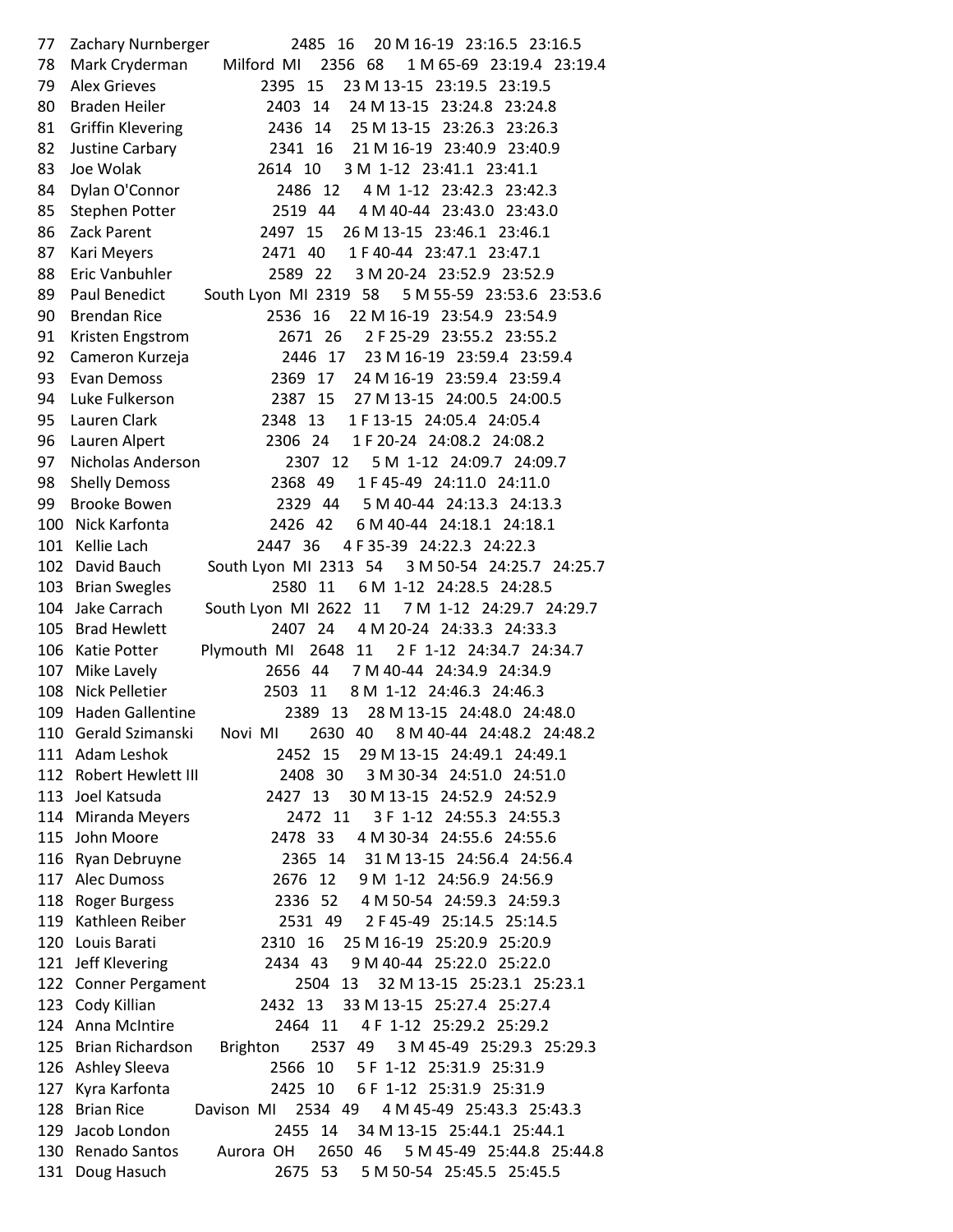132 Gavin Hovey 2413 13 35 M 13-15 25:48.2 25:48.2 133 Joe Carlson 2342 47 6 M 45-49 25:49.3 25:49.3 134 Teresa Morelli-Sobczak 2481 38 5 F 35-39 25:52.1 25:52.1 135 Barb Casler Mikulski 2345 56 1 F 55-59 25:52.7 25:52.7 136 Kylie Carbary 2340 13 2 F 13-15 25:59.3 25:59.3 137 Joshua Olekszyk 2489 8 10 M 1-12 25:59.8 25:59.8 138 Kelly Poirier 2516 38 6 F 35-39 26:01.7 26:01.7 139 Andrew Goodrich 2392 11 11 M 1-12 26:03.4 26:03.4 140 Derek Riley 2541 11 12 M 1-12 26:08.0 26:08.0 141 Antonio Sobczak 2570 10 13 M 1-12 26:09.9 26:09.9 142 Brian Begeman 2318 53 6 M 50-54 26:12.4 26:12.4 143 Jared Rice 2535 14 36 M 13-15 26:14.1 26:14.1 144 Owen Leshok 2451 12 14 M 1-12 26:15.8 26:15.8 145 Dylan Knox 2643 11 15 M 1-12 26:19.1 26:19.1 146 Tim Nelson Highland MI 2647 56 6 M 55-59 26:19.6 26:19.6 147 Shawn Gagnon 2645 51 7 M 50-54 26:22.5 26:22.5 148 Nico Sobczak 2571 8 16 M 1-12 26:26.9 26:26.9 149 Jeffrey Waldner 2595 28 4 M 25-29 26:28.4 26:28.4 150 Matthew Voight 2593 40 10 M 40-44 26:29.0 26:29.0 151 Alex Mauney 2460 13 37 M 13-15 26:30.8 26:30.8 152 Liz Cook 2669 37 7 F 35-39 26:34.4 26:34.4 153 Benjamin Rosenberg 2543 37 5 M 35-39 26:34.6 26:34.6 154 Justin Sarrach 2548 39 6 M 35-39 26:37.9 26:37.9 155 Joanne Sumiec 2578 38 8 F 35-39 26:41.2 26:41.2 156 Crissy McNulty South Lyon MI 2469 40 2 F 40-44 26:44.7 26:44.7 157 Hannah Symanzik 2582 16 1 F 16-19 26:46.7 26:46.7 158 Joe Curtis 2360 13 38 M 13-15 26:51.8 26:51.8 159 Joseph Gaiefsky 2388 32 5 M 30-34 26:59.8 26:59.8 160 Chris Crawford Novi MI 2353 45 7 M 45-49 27:03.2 27:03.2 161 Jenni Kammer Brighton MI 2421 33 2 F 30-34 27:04.1 27:04.1 162 Kyle Hailing 2398 14 39 M 13-15 27:07.1 27:07.1 163 Andi Eccles 2378 28 3 F 25-29 27:07.3 27:07.3 164 Nicholas Borowicz 2326 11 17 M 1-12 27:09.0 27:09.0 165 Kristie Koertge 2437 32 3 F 30-34 27:09.2 27:09.2 166 Jo Darlington 2363 48 3 F 45-49 27:09.9 27:09.9 167 Noah Jones 2418 11 18 M 1-12 27:14.8 27:14.8 168 Vince Adragna 2304 40 11 M 40-44 27:18.7 27:18.7 169 Greg Palarski 2494 55 7 M 55-59 27:20.3 27:20.3 170 Christina Kowalski 2442 42 3 F 40-44 27:21.0 27:21.0 171 Morgan Heavener 2401 13 3 F 13-15 27:22.4 27:22.4 172 Mark Ostraff 2493 48 8 M 45-49 27:22.5 27:22.5 173 Zach Pelletier 2502 13 40 M 13-15 27:23.8 27:23.8 174 Chris Jones Rochester MI 2417 41 12 M 40-44 27:25.1 27:25.1 175 Alexandra Klaus 2433 12 7 F 1-12 27:25.4 27:25.4 176 Terry Poirier 2517 34 6 M 30-34 27:25.6 27:25.6 177 Taylor Ranalli 2524 12 8 F 1-12 27:27.6 27:27.6 178 Daniel Debolt 2364 37 7 M 35-39 27:28.3 27:28.3 179 Natalie Kraemer 2443 13 4 F 13-15 27:28.6 27:28.6 180 Jimmy Sharp 2559 17 26 M 16-19 27:28.8 27:28.8 181 Noah Klevering 2435 20 5 M 20-24 27:29.1 27:29.1 182 Jamie Fadden 2382 17 27 M 16-19 27:29.2 27:29.2 183 Greg Young Northville MI 2638 65 2 M 65-69 27:31.2 27:31.2 184 Robert Casler Livonia MI 2663 21 6 M 20-24 27:41.9 27:41.9 185 Stephanie Bochenek Milford MI 2687 17 2 F 16-19 27:44.1 27:44.1 186 Marina Mc Mahon 2461 12 9 F 1-12 27:46.4 27:46.4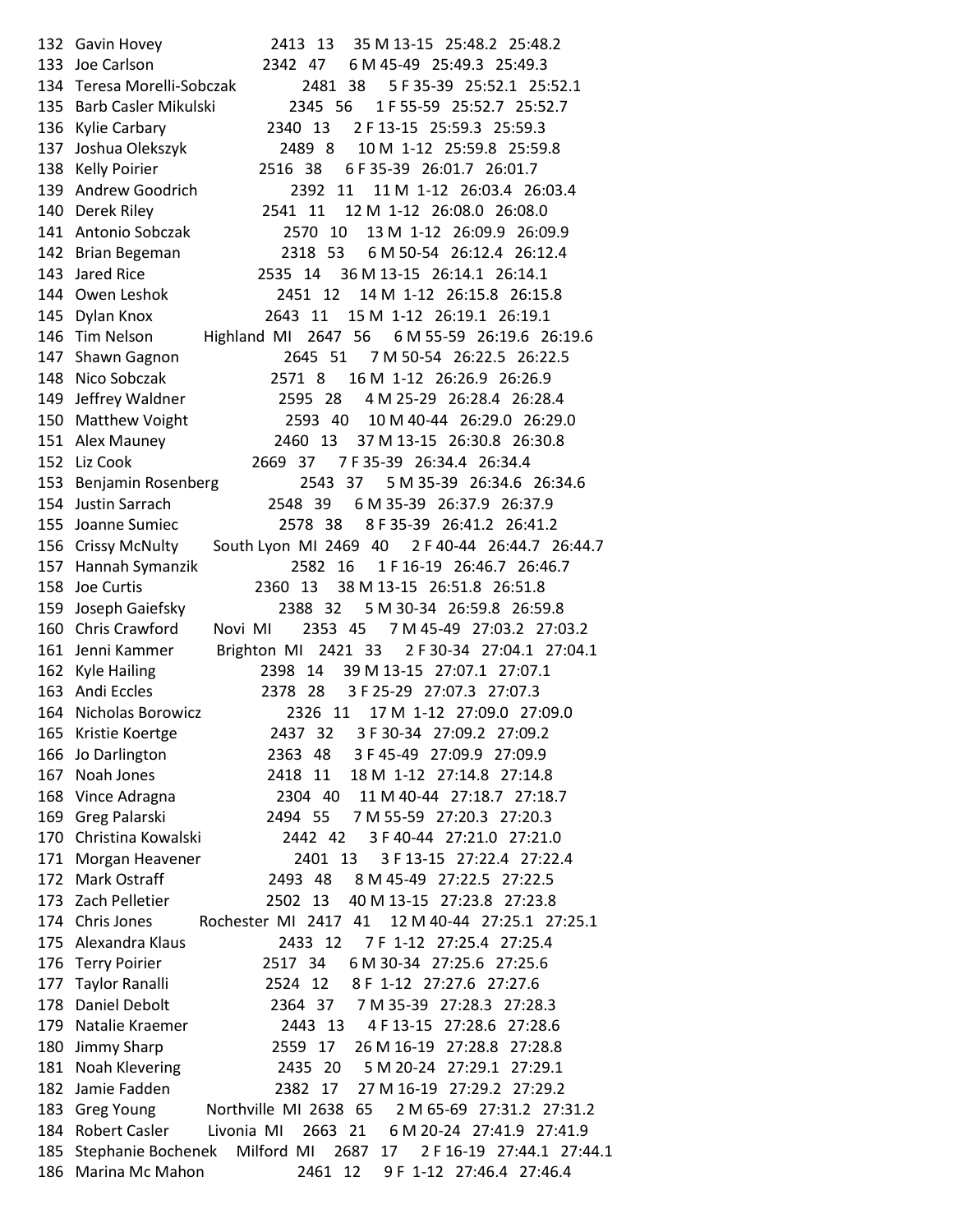187 Lauren Lapka 2449 25 4 F 25-29 27:47.3 27:47.3 188 Kelly Thorell 2587 11 10 F 1-12 27:50.0 27:50.0 189 Matt Klaus South Lyon MI 2640 47 9 M 45-49 27:51.0 27:51.0 190 Luke Gomori South Lyon MI 2649 13 41 M 13-15 28:02.5 28:02.5 191 Michael Kessler 2431 34 7 M 30-34 28:08.8 28:08.8 192 Nancy Kessler 2430 30 4 F 30-34 28:08.9 28:08.9 193 Jenna Schaffer 2549 28 5 F 25-29 28:09.1 28:09.1 194 Jordan Broaddus 2330 11 11 F 1-12 28:14.0 28:14.0 195 Terry Woodward 2617 60 2 M 60-64 28:16.2 28:16.2 196 Ella Ranalli 2525 10 12 F 1-12 28:16.6 28:16.6 197 Meghan Pfile 2509 14 5 F 13-15 28:19.2 28:19.2 198 John Dalpaos 2362 40 13 M 40-44 28:20.1 28:20.1 199 Kathryn Babion 2308 30 5 F 30-34 28:22.6 28:22.6 200 Dave Curtis 2359 43 14 M 40-44 28:23.0 28:23.0 201 Ciara Diresta 2685 26 6 F 25-29 28:23.2 28:23.2 202 Floyd Carter 2343 71 1 M 70-74 28:27.4 28:27.4 203 Katie Wood 2616 37 9 F 35-39 28:31.2 28:31.2 204 Hallie Hollister New Hudson MI 2655 18 3 F 16-19 28:31.2 28:31.2 205 George Miller 2473 17 28 M 16-19 28:31.2 28:31.2 206 Traci Wright 2618 35 10 F 35-39 28:33.3 28:33.3 207 Jack Childs 2677 10 19 M 1-12 28:33.7 28:33.7 208 Lori Warren 2597 47 4 F 45-49 28:33.7 28:33.7 209 Rebecca Lusk 2456 38 11 F 35-39 28:35.2 28:35.2 210 Tom Riley 2540 42 15 M 40-44 28:46.2 28:46.2 211 Brad Ward South Lyon MI 2625 36 8 M 35-39 28:47.0 28:47.0 212 Tyler Ward South Lyon MI 2624 08 20 M 1-12 28:48.4 28:48.4 213 Jeff Olekszyk 2490 43 16 M 40-44 28:50.0 28:50.0 214 Alan Curnow 2357 49 10 M 45-49 28:52.7 28:52.7 215 Kyle McAlear 2462 28 5 M 25-29 28:58.7 28:58.7 216 Jane Taylor 2585 12 13 F 1-12 29:02.2 29:02.2 217 Grace Cook 2350 11 14 F 1-12 29:08.2 29:08.2 218 Lynn Guzman Plymouth MI 2397 56 2 F 55-59 29:12.2 29:12.2 219 Julie Burdick Ann Arbor MI 2653 26 7 F 25-29 29:13.5 29:13.5 220 Alex Foytek 2385 14 42 M 13-15 29:15.0 29:15.0 221 Scott Wolfe 2615 39 9 M 35-39 29:15.5 29:15.5 222 Joe Schaffer 2550 29 6 M 25-29 29:18.7 29:18.7 223 Gina Morelli 2480 22 2 F 20-24 29:19.4 29:19.4 224 Jeff Broaddus 2331 48 11 M 45-49 29:21.7 29:21.7 225 Stacie Bethel 2320 50 1 F 50-54 29:22.7 29:22.7 226 Maddy Sexton 2558 13 6 F 13-15 29:27.7 29:27.7 227 Courtney Nowicki 2484 36 12 F 35-39 29:29.5 29:29.5 228 Toni Reese New Hudson MI 2529 32 6 F 30-34 29:30.3 29:30.3 229 James Scott 2557 55 8 M 55-59 29:32.5 29:32.5 230 Sue Stickel 2575 64 1 F 60-64 29:33.0 29:33.0 231 Jil Dieterle 2370 50 2 F 50-54 29:35.4 29:35.4 232 Marianne Grant Plymouth 2394 29 8 F 25-29 29:41.0 29:41.0 233 Leslie Miller South Lyon MI 2637 13 7 F 13-15 29:44.0 29:44.0 234 William Miller South Lyon MI 2636 48 12 M 45-49 29:44.0 29:44.0 235 Mike Perovich 2506 43 17 M 40-44 29:54.9 29:54.9 236 Ethan Kowalski 2438 12 21 M 1-12 29:55.6 29:55.6 237 Kailey Stone 2576 10 15 F 1-12 29:57.1 29:57.1 238 Todd Stone 2577 51 8 M 50-54 29:57.3 29:57.3 239 Malcolm Cohen Ann Arbor MI 2661 72 2 M 70-74 29:58.4 29:58.4 240 Alina Schnitzel 2555 9 16 F 1-12 30:04.1 30:04.1 241 Susan Schnitzel 2551 49 5 F 45-49 30:04.1 30:04.1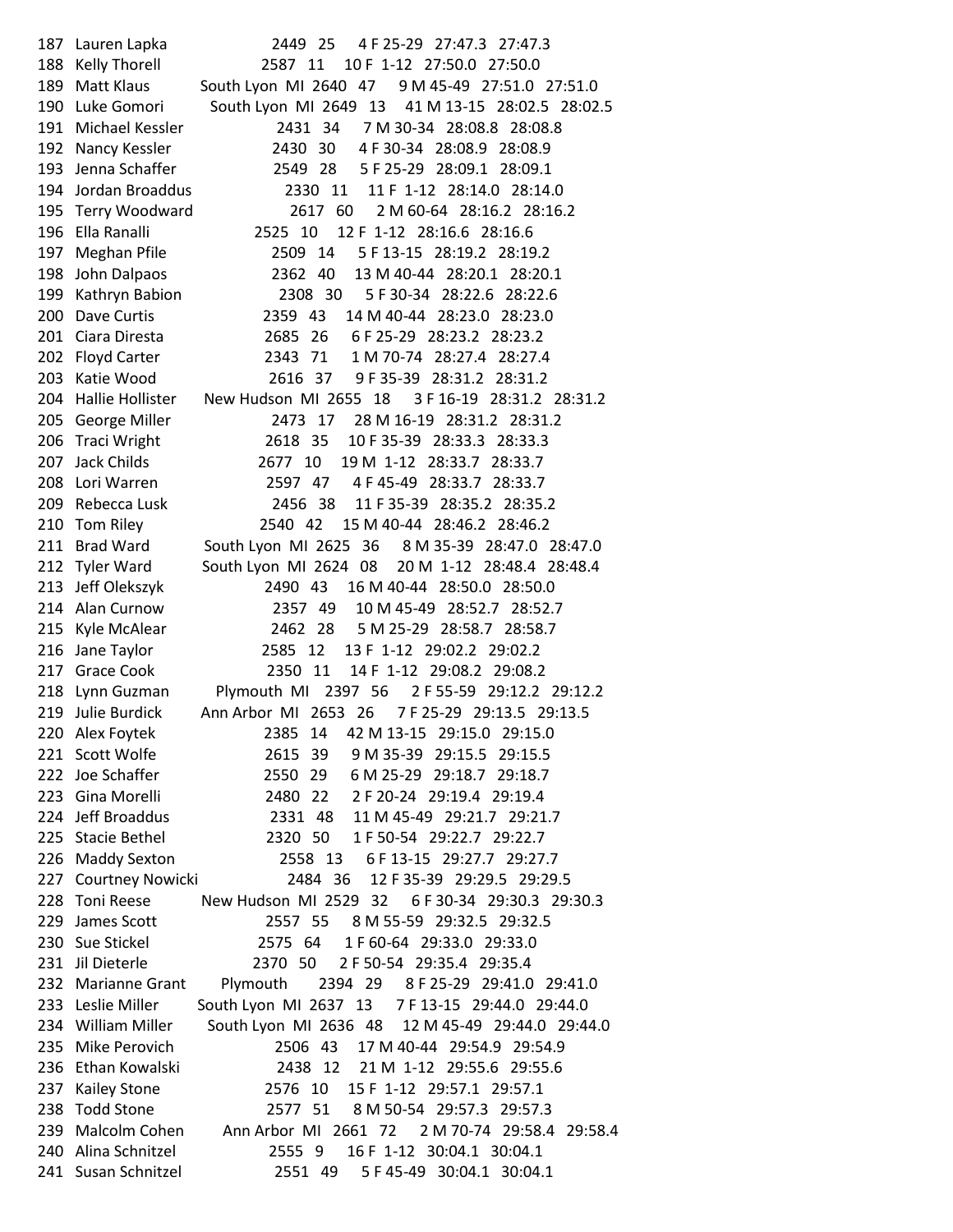242 Nicole Ver Kuilen 2590 23 3 F 20-24 30:14.0 30:14.0 243 Stephen Paluchniak 2495 29 7 M 25-29 30:14.5 30:14.5 244 Bryan Forsythe 2384 34 8 M 30-34 30:17.7 30:17.7 245 Christen So Novi MI 2662 25 9 F 25-29 30:18.5 30:18.5 246 Dylan Field South Lyon MI 2652 11 17 F 1-12 30:20.3 30:20.3 247 Nicole Frank 2386 48 6 F 45-49 30:20.9 30:20.9 248 Karen Adragna 2303 40 4 F 40-44 30:25.2 30:25.2 249 Jacob Olekszyk 2491 11 22 M 1-12 30:27.9 30:27.9 250 Charley Orczco 2686 30 9 M 30-34 30:33.8 30:33.8 251 Joe Maumey South Lyon MI 2642 43 18 M 40-44 30:37.5 30:37.5 252 Lisa Borowicz 2328 45 7 F 45-49 30:40.7 30:40.7 253 Shannon Bauch South Lyon MI 2314 17 4 F 16-19 31:06.5 31:06.5 254 Vladimir Schnitzel 2553 13 43 M 13-15 31:09.0 31:09.0 255 Samantha Warren 2599 20 4 F 20-24 31:12.4 31:12.4 256 Nathan McMaster 2467 12 23 M 1-12 31:13.1 31:13.1 257 Will Hersog South Lyon MI 2664 10 24 M 1-12 31:15.9 31:15.9 258 Trish Pergament 2505 49 8 F 45-49 31:19.0 31:19.0 259 Nicole Sleeva 2567 40 5 F 40-44 31:23.5 31:23.5 260 Dylan Lamont 2448 11 25 M 1-12 31:27.9 31:27.9 261 Paige Vitori 2592 11 18 F 1-12 31:28.7 31:28.7 262 Diane Sacha 2545 29 10 F 25-29 31:29.7 31:29.7 263 Kathryn Vickers 2591 28 11 F 25-29 31:33.6 31:33.6 264 Luke Ponsock 2518 12 26 M 1-12 31:38.2 31:38.2 265 Amanda Sheridan Walled Lake 2681 29 12 F 25-29 31:46.9 31:46.9 266 Erica Harrell 2682 29 13 F 25-29 31:47.7 31:47.7 267 Rose Walton 2596 36 13 F 35-39 31:58.6 31:58.6 268 Samantha Garland 2391 48 9 F 45-49 31:58.6 31:58.6 269 Julia Adgate 2301 13 8 F 13-15 32:09.0 32:09.0 270 Darin Adgate 2302 47 13 M 45-49 32:09.9 32:09.9 271 Carla Bailo South Lyon MI 2670 53 3 F 50-54 32:14.9 32:14.9 272 Kate Begeman 2317 53 4 F 50-54 32:19.0 32:19.0 273 Olivia Dimitriou 2372 13 9 F 13-15 32:19.5 32:19.5 274 Andrea Hungerford 2415 30 7 F 30-34 32:30.9 32:30.9 275 Amy Szimanski Novi MI 2631 38 14 F 35-39 32:51.6 32:51.6 276 Rhonda Bifano South Lyon MI 2321 48 10 F 45-49 33:00.9 33:00.9 277 Megan Brown 2334 22 5 F 20-24 33:04.9 33:04.9 278 Alison Wieck 2603 37 15 F 35-39 33:08.3 33:08.3 279 Abigail Kemp 2428 21 6 F 20-24 33:12.1 33:12.1 280 Karen Hawley 2400 22 7 F 20-24 33:17.1 33:17.1 281 Darci Gurney 2396 40 6 F 40-44 33:18.0 33:18.0 282 Danny McMaster 2468 13 44 M 13-15 33:18.2 33:18.2 283 Lori Heavener 2402 40 7 F 40-44 33:24.6 33:24.6 284 Melissa Delonge 2367 31 8 F 30-34 33:25.7 33:25.7 285 John McMahon 2466 49 14 M 45-49 33:33.0 33:33.0 286 Ron Warren 2598 50 9 M 50-54 33:36.0 33:36.0 287 Ashley Shaw 2560 26 14 F 25-29 33:42.6 33:42.6 288 Nadia Schnitzel 2554 9 19 F 1-12 33:51.8 33:51.8 289 Diane Dunn 2376 68 1 F 65-69 33:54.4 33:54.4 290 John Schnitzel 2552 50 10 M 50-54 34:01.9 34:01.9 291 Hugh Sweeney Novi MI 2626 83 1 M 80-84 34:02.7 34:02.7 292 Franklin Willis 2609 72 3 M 70-74 34:11.7 34:11.7 293 Stephanie Rife 2538 37 16 F 35-39 34:20.1 34:20.1 294 Melony Blow 2325 35 17 F 35-39 34:20.3 34:20.3 295 Mason Long 2673 10 27 M 1-12 34:24.3 34:24.3 296 Jacob Kowalski 2441 9 28 M 1-12 34:24.8 34:24.8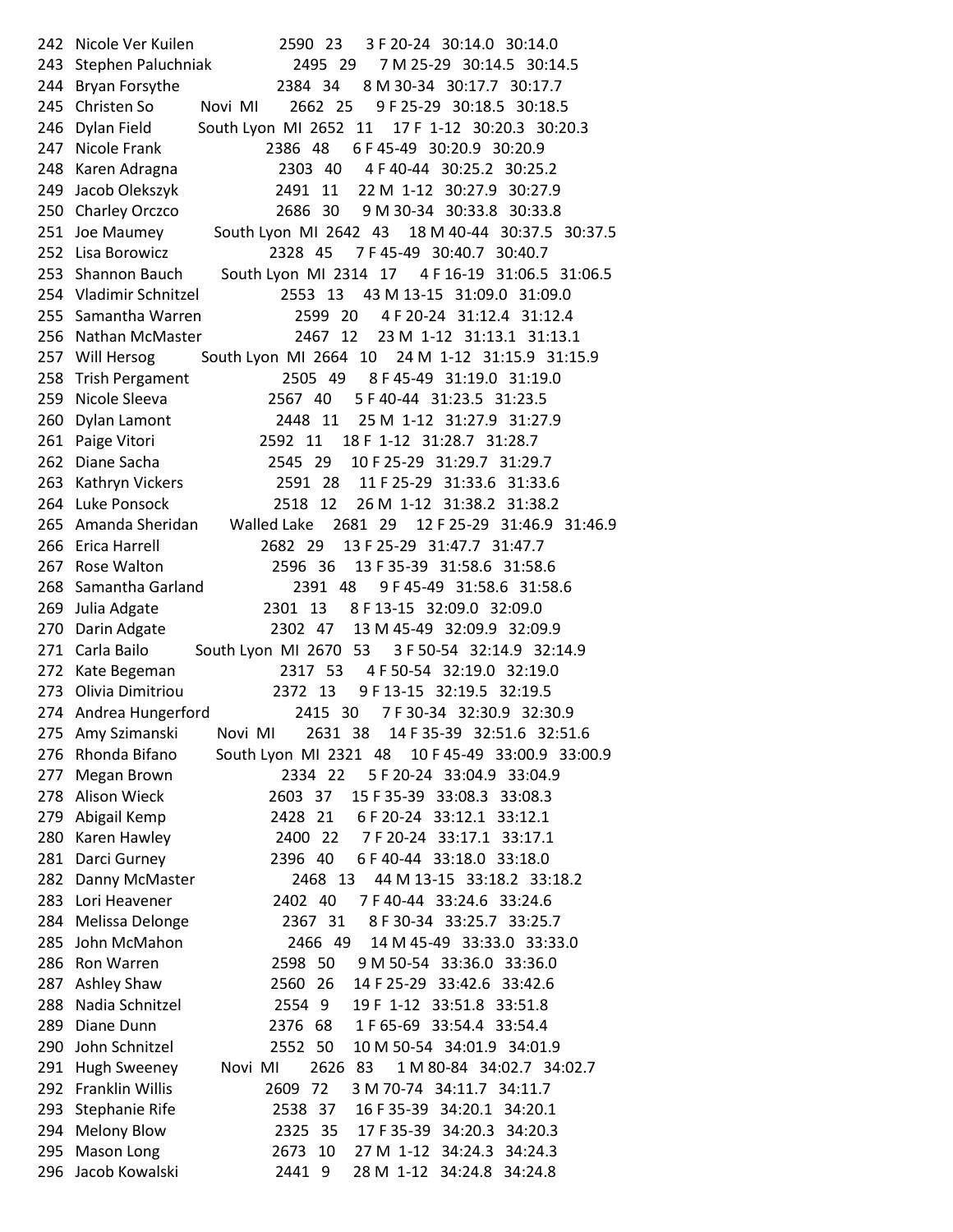297 Colleen Bayoff 2316 60 2 F 60-64 34:29.6 34:29.6 298 Elizabeth Bayoff Franklin MI 2654 22 8 F 20-24 34:30.7 34:30.7 299 Ron Hopp 2683 53 11 M 50-54 34:39.7 34:39.7 300 Candice Merva 2470 32 9 F 30-34 34:40.3 34:40.3 301 Savannah Dzumaryk 2377 12 20 F 1-12 34:53.7 34:53.7 302 Allison Rehfield 2530 12 21 F 1-12 34:54.6 34:54.6 303 Jenna Swartzmiller Muskegon MI 2579 25 15 F 25-29 34:59.4 34:59.4 304 Cameron Hain 2667 10 29 M 1-12 35:02.1 35:02.1 305 Daniel Weed 2600 28 8 M 25-29 35:16.2 35:16.2 306 Paige Hover 2412 27 16 F 25-29 35:16.3 35:16.3 307 Jordan Long 2672 11 30 M 1-12 35:33.2 35:33.2 308 Dominic Kowalski 2440 10 31 M 1-12 35:39.2 35:39.2 309 Kyler Kane 2422 17 29 M 16-19 35:44.2 35:44.2 310 Abigayle Bartlett 2312 11 22 F 1-12 35:49.9 35:49.9 311 Jobi Ellison 2380 40 8 F 40-44 35:52.9 35:52.9 312 Sydney Hain 2666 13 10 F 13-15 35:53.8 35:53.8 313 Darrin Bartlett 2311 44 19 M 40-44 35:54.5 35:54.5 314 Jordyn Linfield 2454 11 23 F 1-12 36:22.8 36:22.8 315 Bill Linfield South Lyon MI 2623 48 15 M 45-49 36:24.1 36:24.1 316 George Douglas 2375 76 1 M 75-79 36:32.1 36:32.1 317 John Wilson Springfield OH 2611 53 12 M 50-54 36:35.6 36:35.6 318 Jaclyn Wilson 2610 35 18 F 35-39 36:55.8 36:55.8 319 Shay Pinhey 2512 17 5 F 16-19 37:09.6 37:09.6 320 Kathy Veenstra South Lyon MI 2632 67 2 F 65-69 37:26.6 37:26.6 321 Josey Blades 2323 12 24 F 1-12 37:40.2 37:40.2 322 Sofia Pinkhasova 2513 22 9 F 20-24 37:50.4 37:50.4 323 Jenni Piper 2514 37 19 F 35-39 37:52.3 37:52.3 324 Dale Rife 2539 45 16 M 45-49 37:54.0 37:54.0 325 Aryan Prabhakar 2521 6 32 M 1-12 38:12.8 38:12.8 326 Deepak Prabhakar 2520 34 10 M 30-34 38:13.1 38:13.1 327 April Piechocki 2511 28 17 F 25-29 38:16.2 38:16.2 328 Bonnie Romero 2542 11 25 F 1-12 38:33.3 38:33.3 329 Mary Odea 2487 28 18 F 25-29 38:57.7 38:57.7 330 Jason Partain 2500 32 11 M 30-34 38:59.5 38:59.5 331 Andrea McKahan 2465 46 11 F 45-49 39:00.0 39:00.0 332 Susan Candela 2339 45 12 F 45-49 39:00.1 39:00.1 333 Lindsey Pfile 2510 9 26 F 1-12 39:04.4 39:04.4 334 Chelsea Helminiak 2651 03 33 M 1-12 39:07.5 39:07.5 335 Kelly Blades 2324 45 17 M 45-49 39:14.3 39:14.3 336 Malachi Blades 2322 10 34 M 1-12 39:15.0 39:15.0 337 Joslyn Kane 2423 30 10 F 30-34 39:17.8 39:17.8 338 Debi Hain South Lyon MI 2668 43 9 F 40-44 39:21.8 39:21.8 339 Carrie Hersog South Lyon MI 2665 44 10 F 40-44 39:21.8 39:21.8 340 Clint Williams Pinckney 2604 44 20 M 40-44 39:42.9 39:42.9 341 Amber Williams 2606 15 11 F 13-15 39:42.9 39:42.9 342 Courtney Truitt Brighton MI 2680 31 11 F 30-34 40:07.2 40:07.2 343 Don Reich 2679 39 10 M 35-39 40:07.2 40:07.2 344 Harrison Hensley Pinckney MI 2405 82 2 M 80-84 40:22.6 40:22.6 345 Christine Kowalski 2439 45 13 F 45-49 40:34.0 40:34.0 346 Melissa Rian 2533 42 11 F 40-44 42:33.4 42:33.4 347 Chad Rian 2532 41 21 M 40-44 42:34.0 42:34.0 348 Linda Morelli 2479 65 3 F 65-69 42:42.3 42:42.3 349 Danielle Gourlay 2393 25 19 F 25-29 43:18.4 43:18.4 350 Katie Partain 2499 30 12 F 30-34 43:40.7 43:40.7 351 Liz Vickers South Lyon MI 2629 23 10 F 20-24 44:06.8 44:06.8